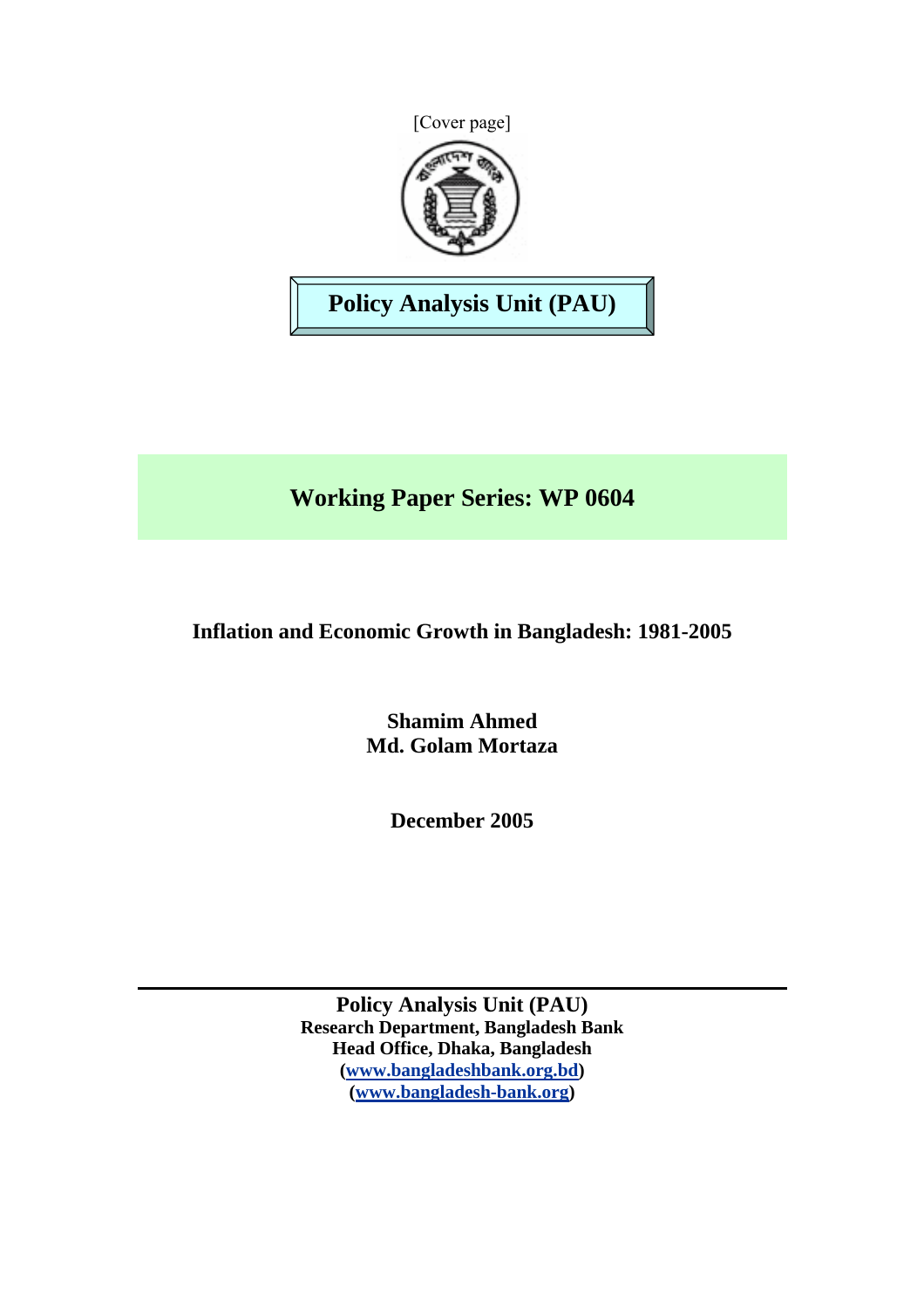

# **Policy Analysis Unit\* (PAU)**

## **Working Paper Series: WP 0604**

## **Inflation and Economic Growth in Bangladesh: 1981-2005**

**Shamim Ahmed Research Economist, Policy Analysis Unit Research Department Bangladesh Bank** 

> **Md. Golam Mortaza Senior Research Associate Centre for Policy Dialogue**

## **December 2005**

## **Copyright © 2005 by Bangladesh Bank**

**\*** *The Bangladesh Bank (BB), in cooperation with the World Bank Institute (WBI), has formed the Policy Analysis Unit (PAU) within its Research Department in July 2005. The aim behind this initiative is to upgrade the capacity for research and policy analysis at BB. As part of its mandate PAU will publish, among other, several Working Papers on macroeconomic research completed by its staff every quarter. The precise topics of these papers are chosen by the Resident Economic Adviser in consultation with the PAU members. These papers reflect research in progress, and as such comments are most welcome. It is anticipated that a majority of these papers will eventually be published in learned journals after the due review process. Neither the Board of Directors nor the management of Bangladesh Bank, nor WBI, nor any agency of the Government of Bangladesh or the World Bank Group necessarily endorses any or all of the views expressed in these papers. The latter reflect views based on professional analysis carried out by the staff of the Policy Analysis Unit, and hence the usual caveat as to the veracity of research reports applies.*

**[An electronic version of this paper is available at [www.bangladeshbank.org.bd/research/pau.html](http://www.bangladeshbank.org.bd/research/pau.html)]**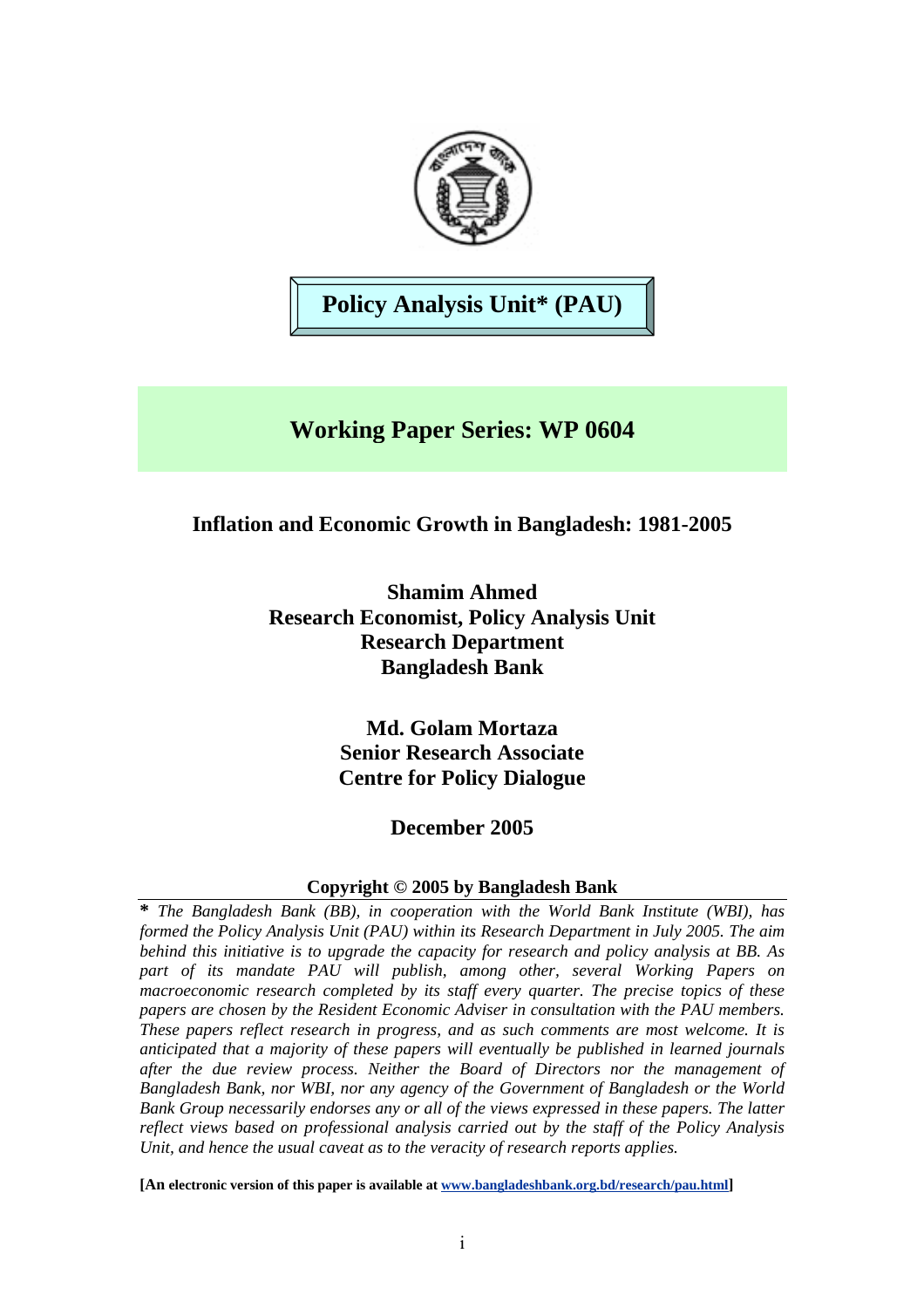## **Inflation and Economic Growth in Bangladesh: 1981-2005**

#### **Shamim Ahmed and Md. Golam Mortaza**[∗](#page-2-0)

December 2005

#### **Abstract**

It is widely believed that moderate and stable inflation rates promote the development process of a country, and hence economic growth. Moderate inflation supplements return to savers, enhances investment, and therefore, accelerates economic growth of the country. This paper empirically explores the present relationship between inflation and economic growth in the context of Bangladesh. Using annual data set on real GDP and CPI for the period of 1980 to 2005, an assessment of empirical evidence has been acquired through the co-integration and error correction models. Further, it explores an interesting policy issue of what is the threshold level of inflation for the economy. The empirical evidence demonstrates that there exists a statistically significant long-run *negative* relationship between inflation and economic growth for the country as indicated by a statistically significant long-run *negative* relationship between CPI and real GDP. In addition, the estimated threshold model suggests 6 percent as the threshold level (i.e., structural break point) of inflation above which inflation adversely affects economic growth. These results have important policy implications for both domestic policy makers and the development partners working for the country. Specifically, our conclusion is of direct relevance to the conduct of the monetary policy by the Bangladesh Bank.

Keywords: Inflation, Economic Growth, Granger Causality, Structural Break, Threshold level of Inflation

JEL Classification: C13, C22, E31

 $\overline{a}$ 

<span id="page-2-0"></span><sup>∗</sup> Respectively Research Economist, Policy Analysis Unit (PAU), Research Department, Bangladesh Bank and Senior Research Associate, Centre for Policy Dialogue (CPD), Dhaka, Bangladesh. The authors would like to thank World Bank Institute (WBI) Resident Economic Adviser at the Bangladesh Bank Prof. Syed M. Ahsan and Md. Ezazul Islam of PAU, Bangladesh Bank for their helpful suggestions and comments.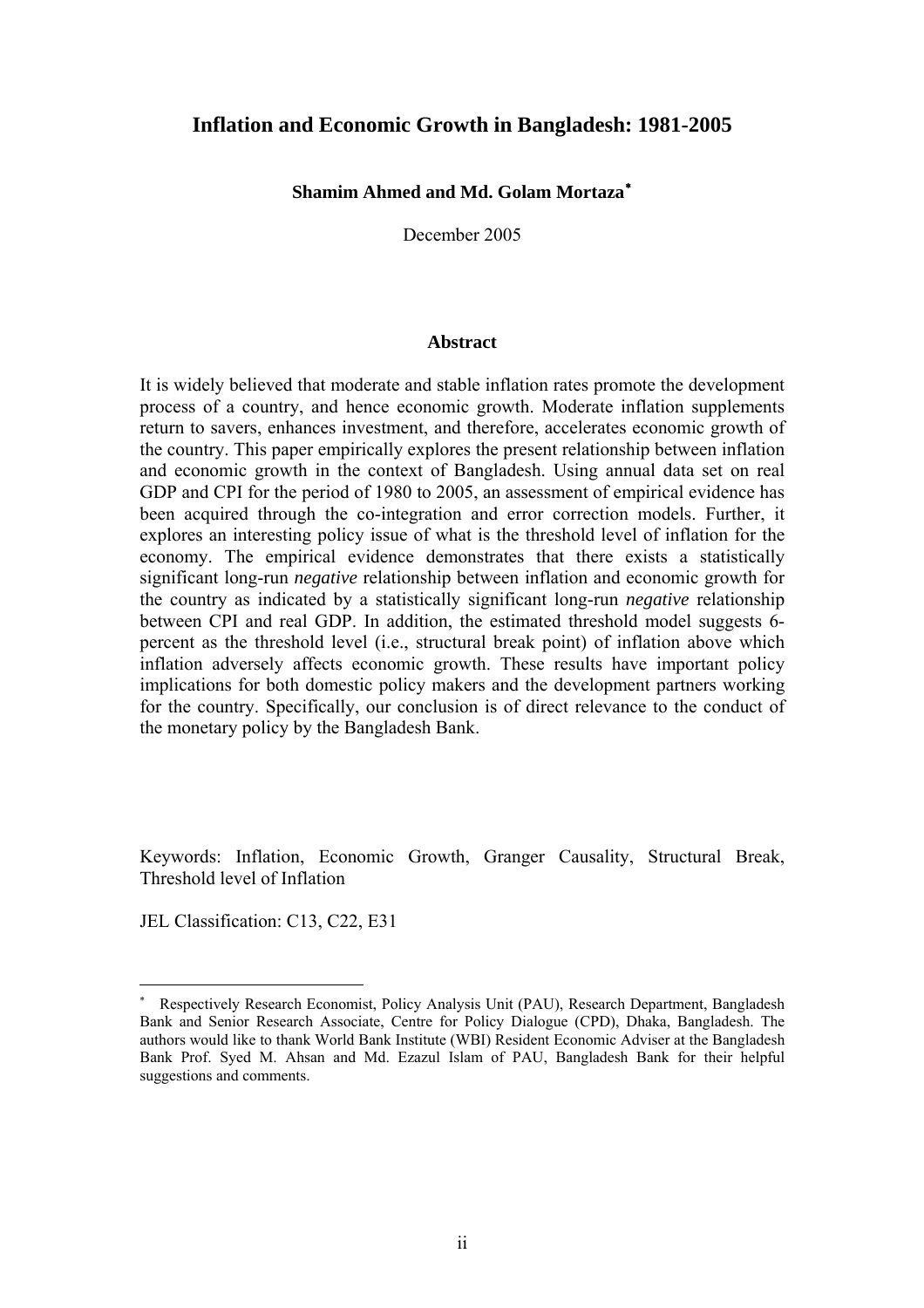#### **Inflation and Economic Growth in Bangladesh: 1981-2005**

**Shamim Ahmed & Md. Golam Mortaza** 

### **1. Introduction**

 $\overline{a}$ 

Over the past few decades, the nexus between inflation and economic growth have drawn extensive attention of macroeconomists, policy makers and the central bankers of both developed and developing countries. Specifically, the issue that whether inflation is necessary for economic growth or it is harmful generates a significant debate both theoretically and empirically. The issue originally evolves from the controversial notion between the *structuralists* and the *monetarists*. [1](#page-3-0) In this connection, Mundell (1965) and Tobin (1965) predict a positive relationship between the rate of inflation and the rate of capital accumulation, which in turn, implies a positive relationship to the rate of economic growth.<sup>[2](#page-3-1)</sup> They argue that since money and capital are substitutable, an increase in the rate of inflation increases capital accumulation by shifting portfolio from money to capital, and thereby, stimulating a higher rate of economic growth (Gregorio, 1996). Conversely, Fischer and Modigliani (1978) suggest a negative and nonlinear relationship between the rate of inflation and economic growth through the new growth theory mechanisms (Malla, 1997). They mention that inflation restricts economic growth largely by reducing the efficiency of investment rather than its level.

To date, although the relationship between inflation and economic growth remains controversial or somewhat inconclusive, several empirical studies confirm the existence of either a positive or negative relationship between these two major macroeconomic variables. Moreover, with time a general consensus evolved that low and stable inflation promotes economic growth and vice versa (Mubarik, 2005). This further raises the question how low inflation should be. The answer evidently depends on the nature and structure of the economy and varies across countries. In this regard, recently macroeconomists have adopted an econometric technique simply by looking at a nonlinear or structural break effect which states that the impact of inflation on economic growth could be positive up to a certain threshold level and beyond this level the effect turns to be negative (Sweidan, 2004). This supports both the view of the *structuralists* and the *monetarists* up to a certain extent, that is, low inflation is helpful for economic growth but once the economy achieves faster growth then inflation is detrimental for the sustainability of such growth.

The purpose of this paper is to empirically explore the present relationship between inflation and economic growth in Bangladesh. This has been motivated by the seminal work of Mallik and Chowdhury (2001) in which they have performed an econometric

<span id="page-3-0"></span><sup>1</sup> The *structuralists* argue that inflation is necessary for economic growth, whereas the *monetarists* argue the opposite, that is, inflation as detrimental for economic growth (Mallik and Chowdhury,  $_{2}^{2001}$ ).

<span id="page-3-1"></span>Economic growth rate is usually defined as the growth rate of real GDP.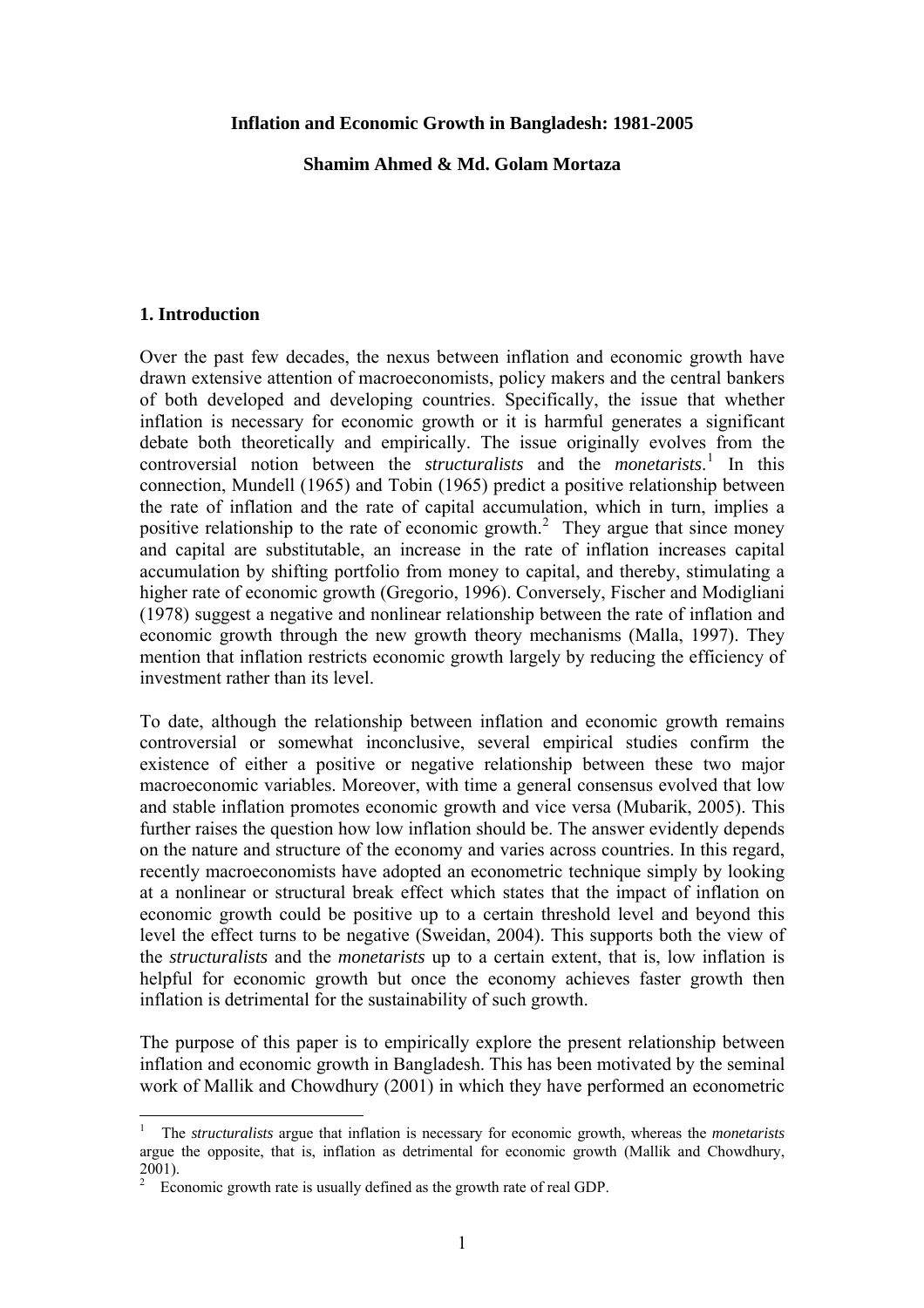(i.e., *Engle-Granger* two-step co-integration procedure) analysis of the relationship between inflation and economic growth for four South Asian countries: Bangladesh, India, Pakistan, and Sri Lanka.<sup>[3](#page-4-0)</sup> Following the works of Khan and Senhadji (2001), Sweidan (2004), and Mubarik (2005), this paper further explores an interesting policy issue of how far the inflation rate is non-detrimental for the economic growth of Bangladesh, or in other words, what is the threshold level of inflation for the economy. All the empirical analysis of this paper has been conducted using annual data set on real gross domestic product (GDP) and consumer price index (CPI) for the period of 1980 to 2005. The results of the empirical analysis provide guidance for both domestic policy makers and the development partners. However, more might be learned on inflation and economic growth using a larger sample (i.e., quarterly data) over the same time period and control variables.

The remainder of this paper is organized as follows: Section 2 reviews the empirical literature on inflation and economic growth. Section 3 provides information about the historical trends of inflation and economic growth in Bangladesh. Section 4 discusses the model and methodology used to obtain the empirical findings reported in this paper. Section 5 provides data sources and estimated results on inflation and economic growth, and finally, section 6 presents a summary of the main conclusions, limitations of the paper, and discusses a possible future extension.

### **2. Literature Review on Inflation and Economic Growth**

Both in the context of developed and developing countries, there have been extensive theoretical and empirical research to date that attempt to focus on the relationship between inflation and economic growth. This section presents a brief review.

Barro (1995) explores the inflation–economic growth relationship using a large sample covering more than 100 countries from 1960 to 1990. His empirical findings indicate that there exists a statistically significant negative relationship between inflation and economic growth if a certain number of the country characteristics (e.g., fertility rate, education, etc.) are held constant. More specifically, an increase the average inflation by 10 percentage points per year reduces the growth rate of real per capita GDP by 0.2 to 0.3 percentage points per year. In other words, his empirical analysis suggests that the estimated relationship between inflation and economic growth is negative when some reasonable instruments are considered in the statistical process. Finally, he added that there is at least some reason to consider that higher long-term inflation reduces economic growth.

Bruno and Easterly (1995) examine the determinants of economic growth using annual CPI inflation of 26 countries which experienced inflation crises during the period between 1961 and 1992. In their empirical analysis, an inflation rate of 40 percent and over is considered as the threshold level for an inflation crisis. They find inconsistent or somewhat inconclusive relationship between inflation and economic growth below this threshold level when countries with high inflation crises are excluded from the sample. In addition, the empirical analysis suggests that there exists

 $\overline{a}$ 

<span id="page-4-0"></span><sup>3</sup> A related but not similar study has been carried out by Akhtaruzzaman (2005) where he examines the dominant factors explaining the inflationary process in Bangladesh. His results support that inflation is negatively related with real income.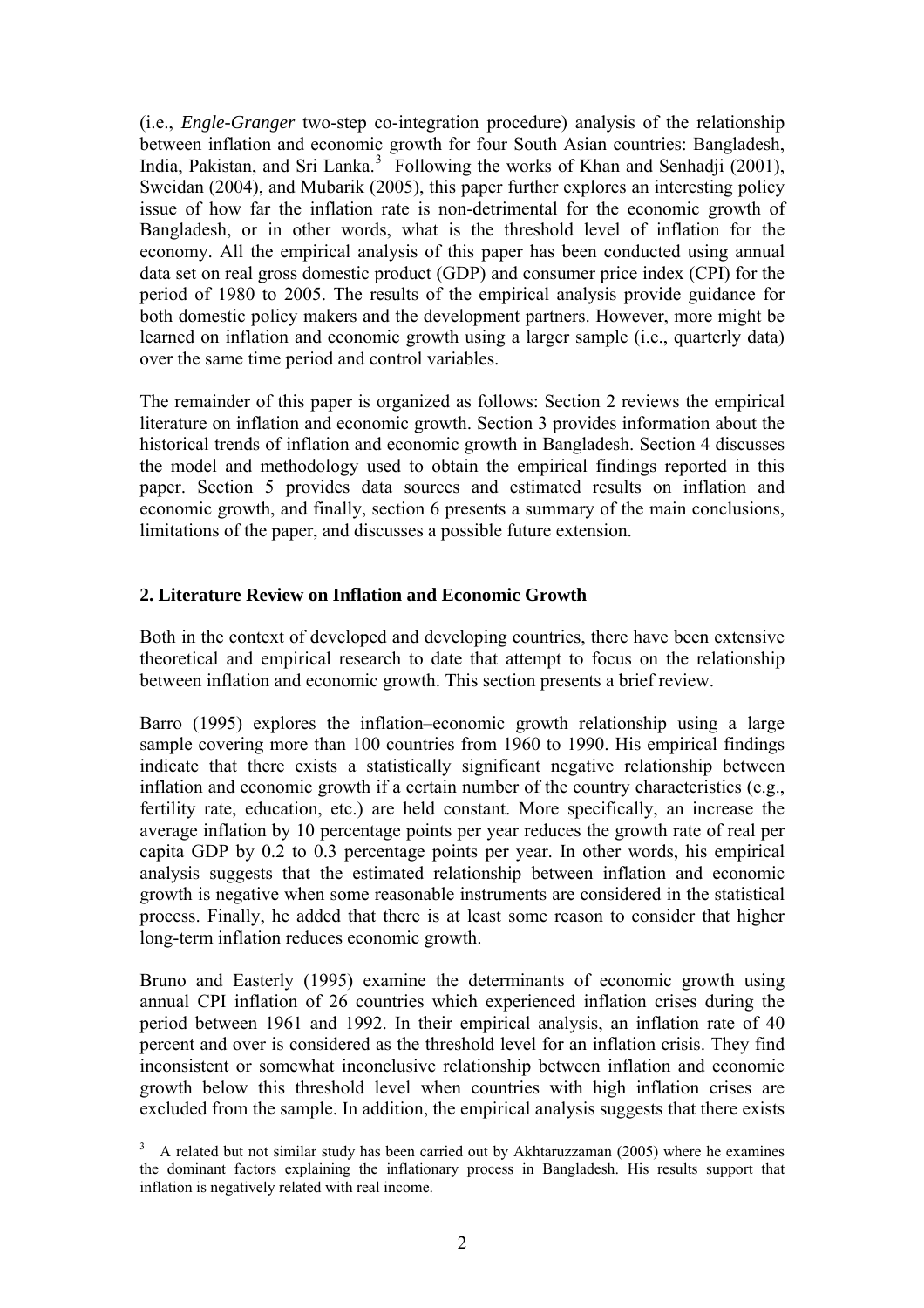a temporal negative relationship between inflation and economic growth beyond this threshold level. The robustness of the empirical results is examined by controlling for other factors such as shocks (e.g., terms of trade shocks, political crises, and wars). Finally, they find that countries recover their pre-crisis economic growth rates following successful reduction of high inflation and there is no permanent damage to economic growth due to discrete high inflation crises.

Sarel (1995) mentions that inflation rates were somewhat modest in most countries before the 1970s and after that rates started to be high. Therefore, most empirical studies conducted before the 1970s show the evidence of a positive relationship between inflation and economic growth and a negative relationship between the two beyond that time period due to the severe inflation hike.

Malla (1997) conducts an empirical analysis using a small sample of Asian countries and countries belonging to the Organization for Economic Cooperation and Development (OECD) separately. After controlling for labor and capital inputs, the estimated results suggest that for the OECD countries there exists a statistically significant negative relationship between economic growth and inflation including its first difference. However, the relationship is not statistically significant for the developing countries of Asia. The crucial finding of this empirical analysis suggests that the cross-country relationship between inflation and long-term economic growth experiences some fundamental problems like adjustment in country sample and the time period. Therefore, inconclusive relationship between inflation and economic growth can be drawn from comparing cross country time-series regressions with different regions and time periods.

Mallik and Chowdhury (2001) examine the short-run and long-run dynamics of the relationship between inflation and economic growth for four South Asian economies: Bangladesh, India, Pakistan, and Sri Lanka. Applying co-integration and error correction models to the annual data retrieved from the International Monetary Fund (IMF) *International Financial Statistics* (IFS), they find two motivating results. First, the relationship between inflation and economic growth is positive and statistically significant for all four countries. Second, the sensitivity of growth to changes in inflation rates is smaller than that of inflation to changes in growth rates. These results have important policy implications, that is, although moderate inflation promotes economic growth, faster economic growth absorbs into inflation by overheating the economy. Therefore, these four countries are on the turning point of inflationeconomic growth relationship.

Faria and Carneiro (2001) investigate the relationship between inflation and economic growth in the context of Brazil which has been experiencing persistent high inflation until recently. Analyzing a bivariate time series model (i.e., vector autoregression) with annual data for the period between 1980 and 1995, they find that although there exists a negative relationship between inflation and economic growth in the short-run, inflation does not affect economic growth in the long-run. Their empirical results also support the *superneutrality* concept of money in the long run.<sup>[4](#page-5-0)</sup> This in turn provides

 $\overline{a}$ 

<span id="page-5-0"></span><sup>4</sup> Sidrauski (1967) mentions that in an optimal control framework if real money balances (M/P) is considered in the utility function, money is both *neutral* and *superneutral*.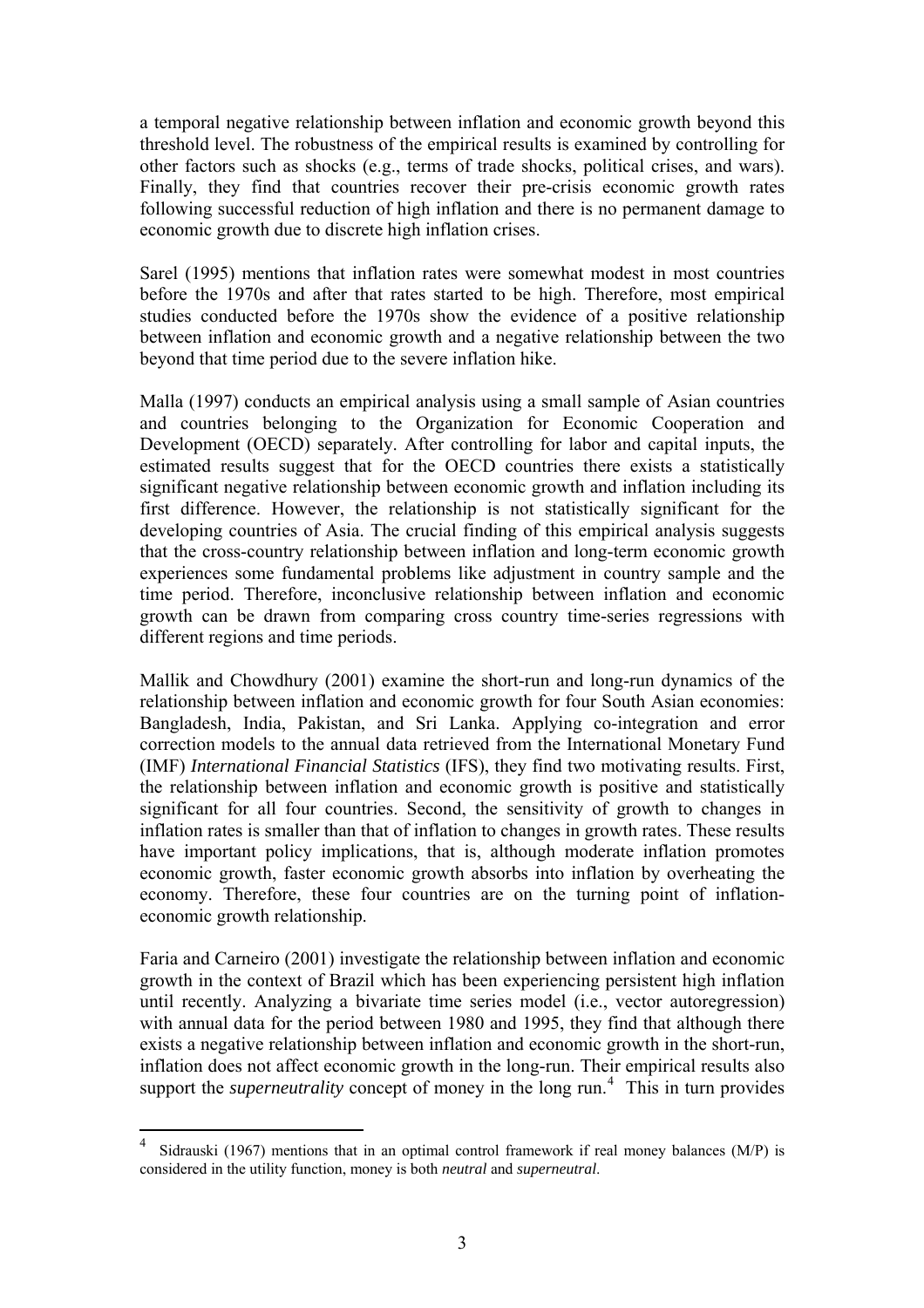empirical evidence against the view that inflation affects economic growth in the long run.

Sweidan (2004) examines whether the relationship between inflation and economic growth has a structural breakpoint effect or not for the Jordanian economy from the period between 1970 and 2003. He finds that this relation tends to be positive and significant below an inflation rate of 2-percent and the structural breakpoint effect occurs at an inflation rate equal to 2-percent. Beyond this threshold level inflation affects economic growth negatively.<sup>[5](#page-6-0)</sup>

Mubarik (2005) estimates the threshold level of inflation for Pakistan using an annual data set from the period between 1973 and 2000. He employed the *Granger Causality*  test as an application of the threshold model and finally, the relevant sensitivity analysis of the model. His estimation of the threshold model suggests that an inflation rate beyond 9-percent is detrimental for the economic growth of Pakistan. This in turn, suggests that inflation rate below the estimated level of 9-percent is favorable for the economic growth. Moreover, the sensitivity analysis performed for the robustness of the threshold model also confirms the same level of threshold inflation rate.

## **3. Historical Trends of Inflation and Economic Growth**

Bangladesh is the youngest country in the South Asian region. Following the launching of a series of comprehensive stabilization measures, the economy of Bangladesh mostly restored both robust economic growth and macro-economic stability in early 1990s from the backdrop of the deep macro-economic crisis of the period since independence (Bhattacharaya, 2004). In particular, the economy has experienced accelerated economic growth during the early 1990s in comparison with the 1980s. However, after that period, the economy experienced most severe exigency states like increasing inflationary pressures, deteriorating government's budgetary balances and decreasing foreign exchange reserves (Mahmud, 1997).

During the first half of the 1980s the country experienced a double-digit episode of inflation while the growth rate of GDP was below 4-percent level as illustrated in Figure 1. The GDP growth rate declined moderately during the second half of 1980s when inflation rate gradually decreased to below 8-percent. However, a moderate rate of inflation and an increasing rate of GDP growth are observed throughout the 1990s. Throughout the first half of the 1990s, inflation rate was, on average, 5.37 percent, while GDP growth rate was 4.06 percent. Although inflation rate increased, on average, to 5.52 percent in the second half of the 1990s, the growth rate of GDP continued to increase. The increasing trend of inflation rate during the latter half of 1990s had been corrected since the beginning of the new decade after 1990s and was observed at 4.14 percent, on average, during 2001 to 2005, when growth rate of GDP was, on average, 5.19 percent.

<span id="page-6-0"></span> 5 Over this period, the average inflation rate is approximately 7-percent.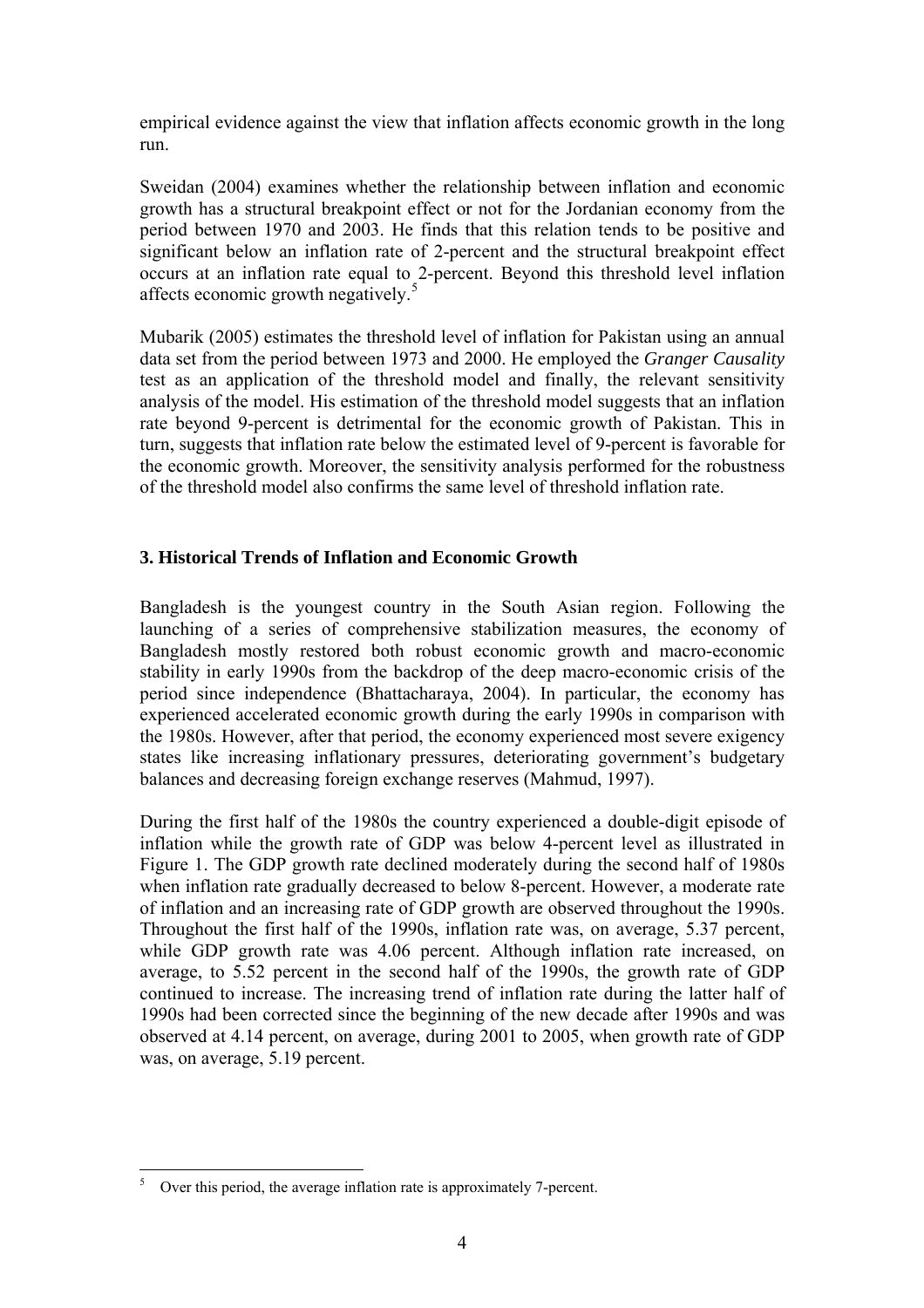

**Figure 1: Five Year Average GDP Growth and Inflation Rates (1981-2005)**

Figure 2 depicts the historical trends of inflation rate and real GDP growth rate of Bangladesh during the period of 1981 to 2005. Although it is unwise to conclude anything simply on the basis of a visual inspection of Figure 2, however, it illustrates more or less an inverse relationship between rate of inflation and GDP growth rate in Bangladesh throughout this period.





Source: Data collected from BBS (2000, 2001, and 2005).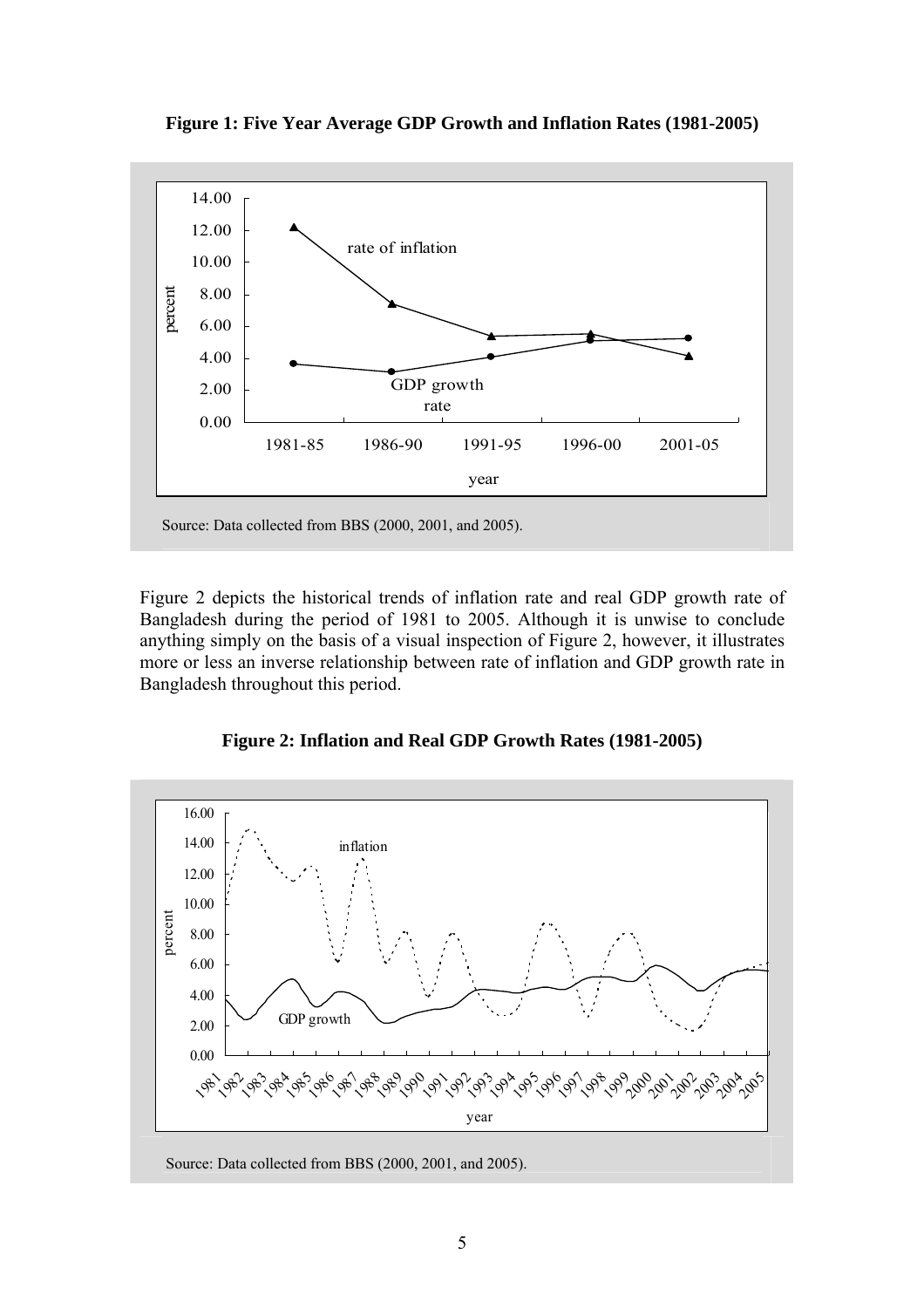Moreover, to understand the historical nature of the relationship between inflation and economic growth in Bangladesh more accurately, the sample covering 1981 to 2005 is grouped into 7 observations.<sup>[6](#page-8-0)</sup> Initially, the range of inflation is selected on the basis of the maximum and minimum levels of inflation from the whole sample. For instance, if inflation rate is 3-percent or less, it is assigned at level 3. Similarly, the level is 5, if inflation rate is more than 3-percent but less than or equal to 5-percent. Subsequently, within this range of inflation, average GDP growth rates are calculated against each linear level of inflation. For illustration, what is the average GDP growth rate when inflation rates are 3 percent or less during the period from 1981 to 2005 and so on. In this context, Figure 3 illustrates a positive relationship between inflation and GDP growth up to the inflation rate of 7 percent (approximately) and a negative relationship is observed after that level of inflation rate.



**Figure 3: Average GDP Growth and Linear Level of Inflation** 

#### **4. The Model and the Methodology**

 $\overline{a}$ 

The paper basically employs two econometric models to achieve the empirical results: the first one examines the short-run and long-run relationships between real GDP and CPI by applying the *Engle-Granger* (1987) two stage co-integration procedure and the associated Error Correction Model  $(ECM)$ .<sup>[7](#page-8-1)</sup> In the first stage, to test for the unit roots of concerned time series variables, four most popular techniques have been used: the Dicky-Fuller (DF, 1979) test, the Augmented Dickey-Fuller (ADF, 1981)

<sup>6</sup> This part of the analysis follows the approach adopted by Mubarik (2005).

<span id="page-8-1"></span><span id="page-8-0"></span><sup>7</sup> The relationship between real GDP and CPI in turn implies the relationship between inflation and economic growth.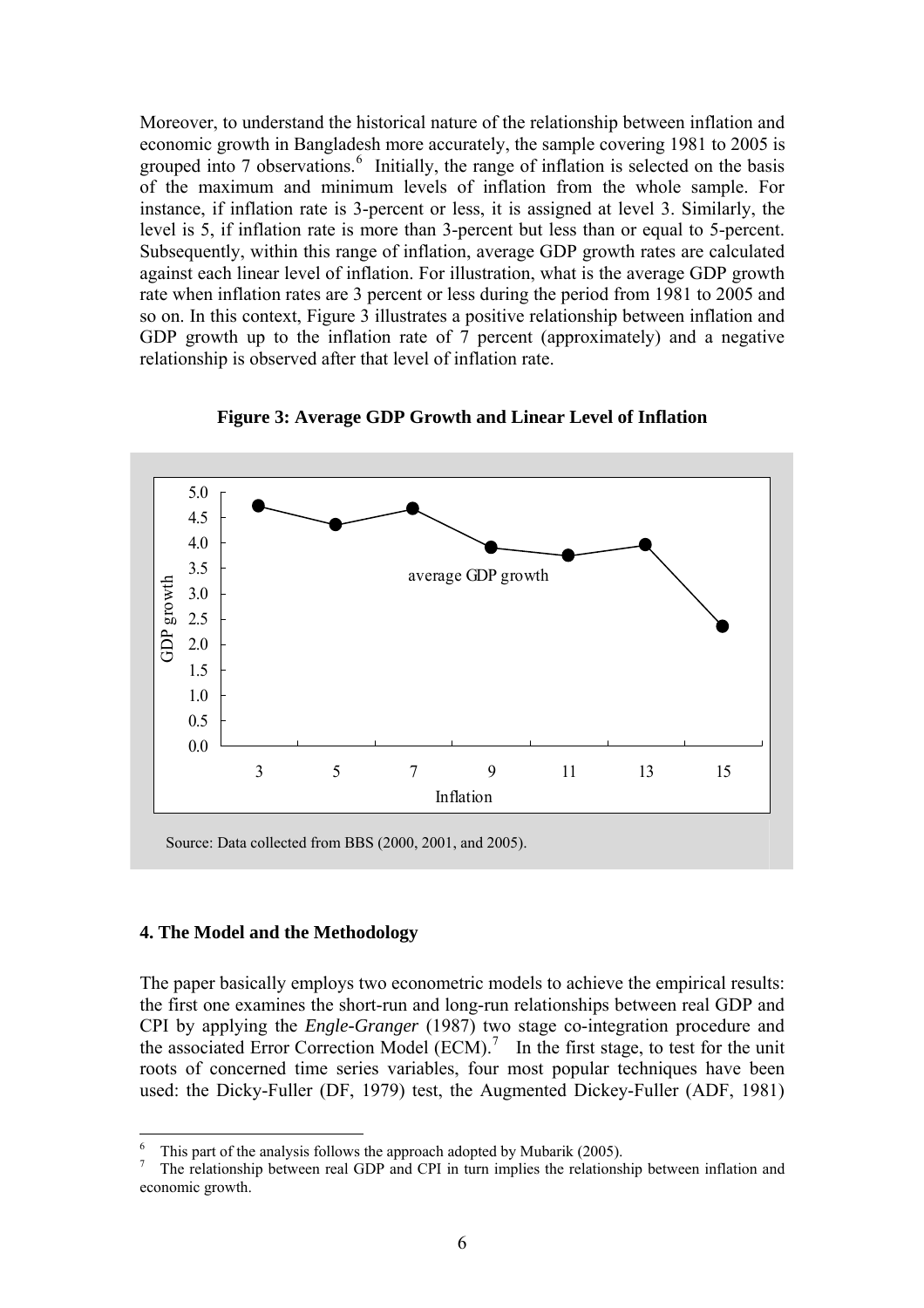test, the Phillips-Perron (PP, 1988) test, and the Kwiatkowski-Phillips-Schmidt-Shin (KPSS, 1992) test. These tests have been performed in the levels (i.e., log of real GDP and log of CPI) as well as in the first difference (i.e., economic growth and inflation rate). If the two times series are integrated of the same order then the estimation of the following co-integration regression has been considered:

$$
GDP_t^* = \alpha_{11} + \beta_{11} CPI_t^* + \varepsilon_t \tag{ia}
$$

$$
CPI_t^* = \alpha_{21} + \beta_{21} GDP_t^* + \mu_t \tag{ib}
$$

where,  $GDP^* = \log$  of real GDP,  $CPI^* = \log$  of CPI, and  $\varepsilon_t$  and  $\mu_t$  are random error terms or residuals. Further, economic growth and inflation rate have been defined as  $\triangle GDP_t^* = GDPGR_t$  and  $\triangle CPI_t^* = INF_t$  respectively in the subsequent parts of the paper.<sup>[8](#page-9-0)</sup> In the second stage, the Error Correction Model (ECM) is employed to see whether the economy is approaching equilibrium in the long-run or not and the shortrun dynamics of the co-integrated time series variables. The ECM is internally consistent if the two time series variables are co-integrated of the same order or if they are stationary (Greene, 2003: 654).

To determine the non-stationary property of these two time series variables both in the levels and in the first difference, at first, the relevant DF, ADF tests have been employed with and without a time trend. The DF test is based on the following model:

$$
\Delta Z_{t} = \chi + (\rho - 1)Z_{t-1} + \gamma T + e_{1t}
$$
 (ii)

The ADF test is a modification over the DF test and lagged values of the dependent variables are added in the estimation of equation (ii) which is formed as follows:

$$
\Delta Z_t = \chi + (\rho - 1)Z_{t-1} + \gamma T + \delta \Delta Z_{t-1} + e_{2t} \tag{iii}
$$

Since it is widely believed that both DF and ADF tests do not consider the cases of heteroscedasticity and non-normality frequently revealed in raw data of economic time series variables, the PP test for unit root has been used in the empirical analysis. Moreover, it has an advantage over the ADF test when the concerned time series has serial correlation and there is a structural break. Therefore, the PP test provides robust estimates over the DF and ADF tests and is based on the following form of equation:

$$
\Delta Z_{t} = \phi + (\rho - 1)Z_{t-1} + \gamma(t - \frac{T}{2}) + \psi \Delta Z_{t-i} + e_{3t}
$$
 (iv)

The appropriate critical values of the *t-statistic* for the null hypothesis of nonstationarity are given by MacKinnon (1991). Further, an alternative testing procedure, i.e., KPSS test has been performed where the concerned time series variables are assumed to be trend-stationary under the null hypothesis (Patterson, 2002: 265). The KPSS test starts from the basic local level model:

$$
Z_t = \alpha_{t-1} + \beta + \eta_t + \xi_t \tag{v}
$$

 $\overline{a}$ 

<span id="page-9-0"></span><sup>8</sup> Here,  $\Delta$  is defined as the first difference operator.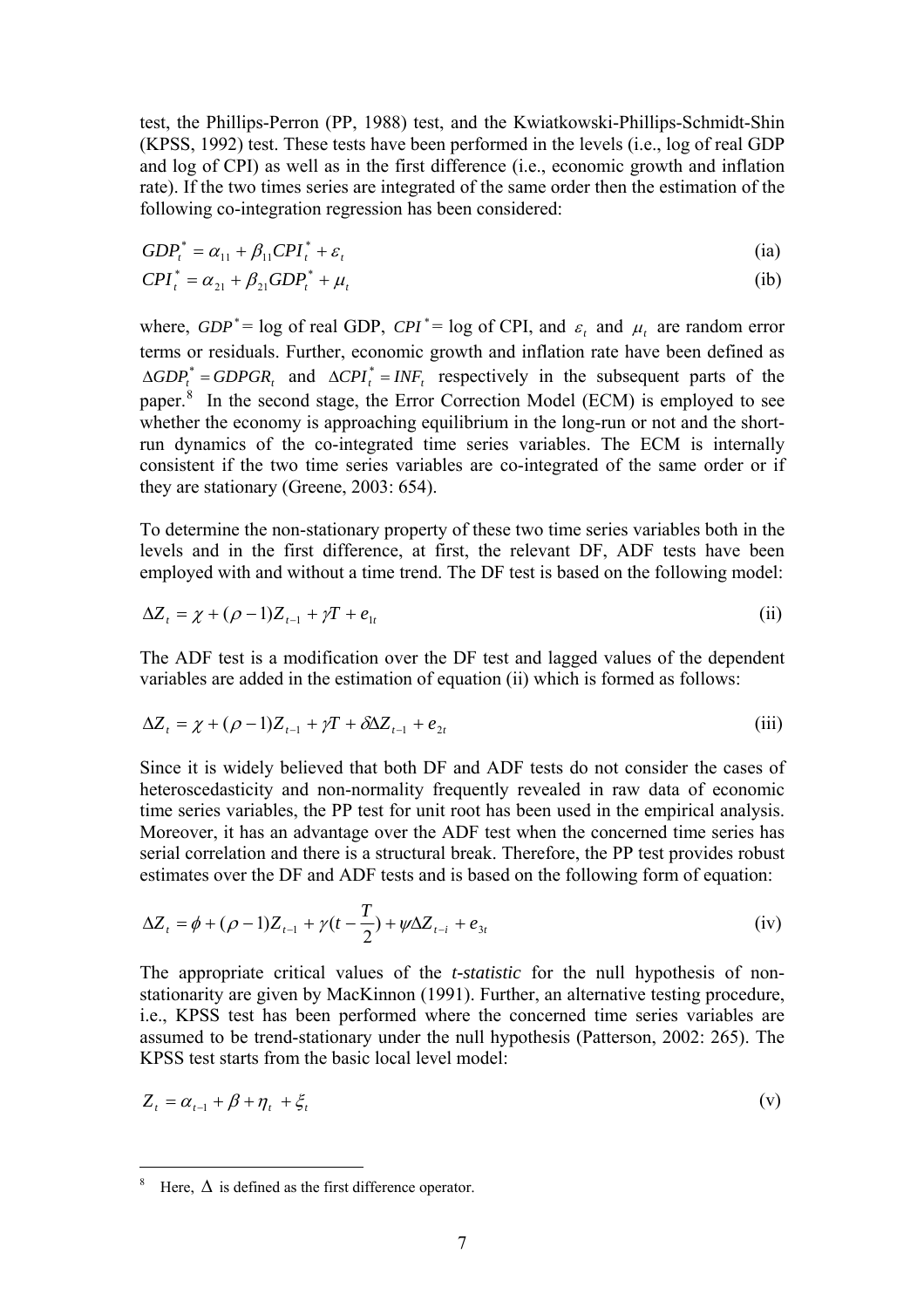The KPSS test statistic is based on the following lagrangian multiplier (LM) statistic:

$$
KPSS = \sum_{r} \left( \sum_{r=1}^{t} \hat{u}_r \right)^2 / T^2 f_0
$$
 (vi)

where,  $f$  is an estimator of the residual spectrum at frequency zero. The appropriate critical values for the LM statistic are given by Kwiatkowski-Phillips-Schmidt-Shin (1992). In equations (ii), (iii), and (iv),  $\Delta$  is defined as the first difference operator and  $e_1, e_2, e_3, e_4$  are the respective covariance stationary random error terms. All tests are carried out for both variables by replacing  $Z_t$  with  $GDP_t^*$  and  $CPI_t^*$  in equations (ii) (for the DF test), (iii) (for the ADF test), (iv) (for the PP test), and (v) (for the KPSS test). Finally, the DF, ADF, PP, and KPSS unit root tests have been employed for residuals of equations (ia) and (ib), i.e.,  $\varepsilon_t$  and  $\mu_t$ . When residuals are found to be integrated of order zero,  $I(0)$ , then it can be concluded that the two series,  $GDP^*$  and  $\overline{CPI}^*$ , are cointegrated and thus a valid and stable long-run relationship exits between them. This also implies the existence of a stable long-run relationship between inflation and economic growth. Similarly, the Johansen (1988) and Johansen and Juselius (1990) maximum likelihood test procedure is an efficient technique for testing the cointegrating relationship between the concerned time series variables. This procedure gives two likelihood ratio (LR) tests for the number of co-integrating vectors, namely, the *trace test* and the *maximum eigen value test*.

Engle and Granger (1987) show that if two variables are co-integrated, i.e., there is a valid long-run relationship, and then there exists a corresponding short-run relationship. This is popularly known as the *Granger's Representation Theorem.* Hendry's (1979, 1995) *general-to-specific* approach has been applied in this case where the model (i.e., ECM) is used in the following form:

$$
\Delta GDP_{t}^{*} = \varphi_{10} + \sum_{j=0}^{s} \varphi_{11j} \Delta CPL_{t-j}^{*} + \sum_{i=1}^{q} \varphi_{12i} \Delta GDP_{t-i}^{*} - \theta_{1} \varepsilon_{t-1} + e_{4t}
$$
 (vii)

$$
\Delta CPI_{t}^{*} = \varphi_{20} + \sum_{j=0}^{s} \varphi_{21j} \Delta GDP_{t-j}^{*} + \sum_{i=1}^{q} \varphi_{22i} \Delta CPI_{t-i}^{*} - \theta_{1} \varepsilon_{t-1} + e_{4t}
$$
 (viii)

where,  $\Delta$  stands for the first difference operator,  $\theta_1, \theta_2$  are the error correction terms,  $e_{4t}$ ,  $e_{5t}$  are the random disturbance terms, and *s* and *q* are the number of lag lengths determined by the *Akaike's information criterion* (AIC). Here *i* begins at one and *j*  begins at zero in order for the series to be related within a structural ECM (Engle and Yoo, 1991). Finally,  $0 \le \theta_1, 0 \le \theta_2$  should hold for the series to converge to the longrun equilibrium relation. According to this approach, three lags of both the explanatory and dependent variables and one lag of the residual from the cointegrating regression have been included. Subsequently, the insignificant variables were dropped in order to get the most parsimonious model (Hendry, 1979, 1995)*.* It is important to mention that the error correction terms (i.e.,  $\theta_1$ ,  $\theta_2$ ) which are the residual series of the co-integrating vector normalized for  $GDP^*$  and  $CPI^*$  measure deviations of these series from the long-run equilibrium relations (Mallik and Chowdhury, 2001).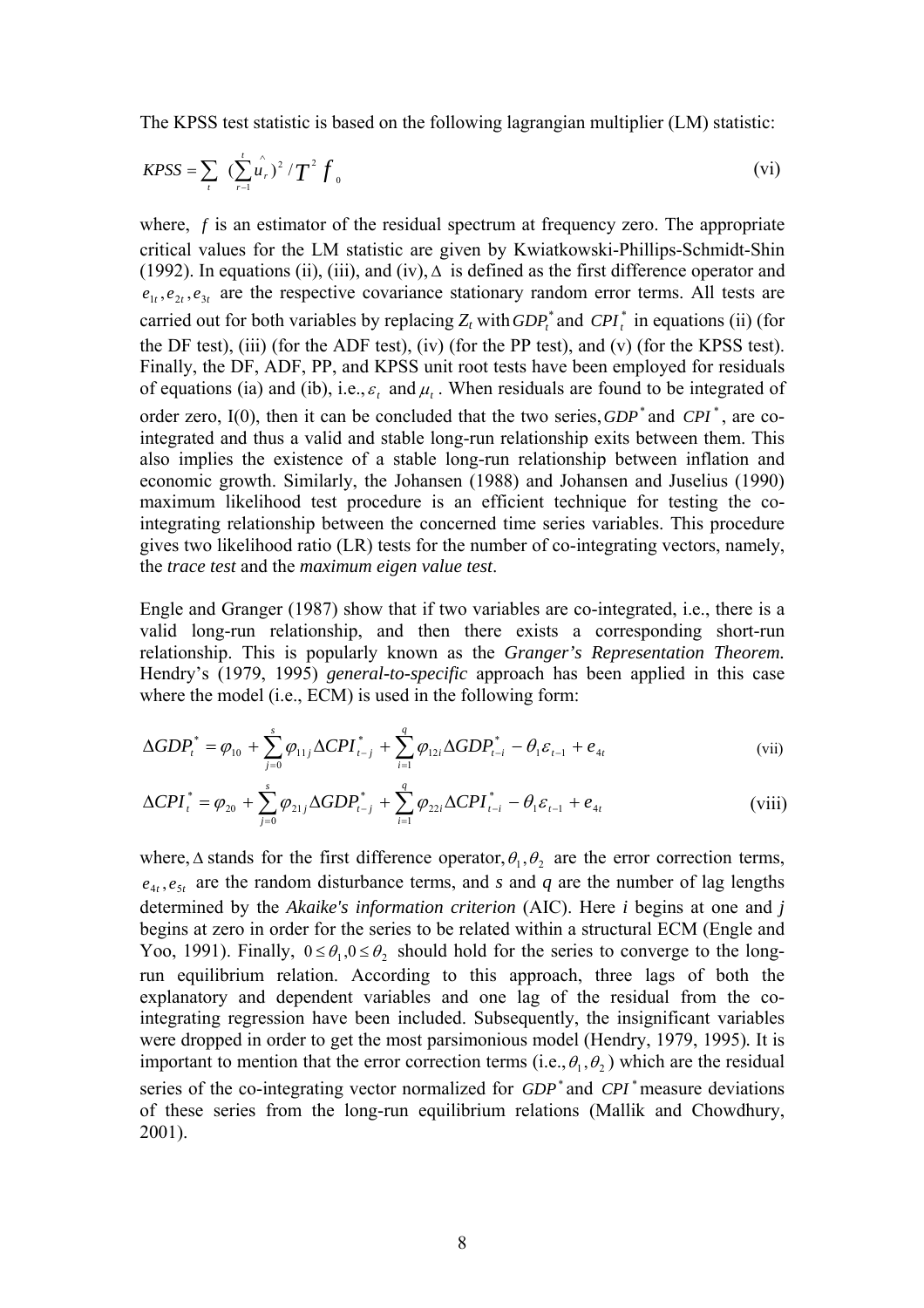The second model estimated in the paper utilizes that developed by Khan and Senhadji (2001) to estimate the threshold level of inflation for Bangladesh above which inflation affects economic growth negatively. The equation to estimate threshold level of inflation has been considered in the following conditional form:

$$
GDPGR_t = \beta_0 + \beta_1 INF_t + \beta_2 D(NF_t - K) + U_t
$$
 (ix)

where, *K* is the threshold level of inflation (i.e., the rate of inflation at which structural break occurs) and *Ut* is the random error term which represents measurement error in the explanatory variables.<sup>[9](#page-11-0)</sup> The dummy variable  $D$  is defined in the following way:

$$
D = 1 \text{ if } INF > K
$$
  
0 if  $INF \le K$ 

The coefficient of the dummy variable ( $\beta$ ) measures the effect of inflation rate on the economic growth when it is greater than the assumed structural break level (i.e. inflation is high) and the opposite for the coefficient of inflation rate ( $\beta$ <sub>1</sub>). In the above threshold model, the sum of the two coefficients ( $\beta_1 + \beta_2$ ) represents the annual growth rate of economic growth when inflation rate is doubled. By estimating regressions for different values of *K* which is chosen in an ascending order (i.e., 1, 2 and so on), the optimal value *K* is obtained by finding the value that maximizes the  $R^2$ from the respective regressions. This also implies that the optimal threshold level is that which minimizes the residual sum of squares (RSS). This procedure has become widely accepted in the literature on this topic. However, this process is tedious since it requires the estimation of the equation several times for different values of *K*.

#### **5. Data and Empirical Evidence**

 $\overline{a}$ 

The empirical models have used annual data set on real GDP and CPI for the period of 1980 to 2005 retrieved from the Bangladesh Bureau of Statistics (BBS). <sup>[10](#page-11-1)</sup> For the first part of the empirical analysis, i.e., the relationship between inflation and economic growth, logs of real GDP ( $GDP^*$ ) and CPI ( $CPI^*$ ) have been considered. Further, economic growth rates (*GDPGR*) are calculated from the difference of logs of real GDP and inflation rates (*INF*) are calculated from the difference of logs of CPI (i.e.,  $\triangle GDP_t^* = GDPGR_t$  and  $\triangle CPI_t^* = INF_t$  respectively) for the second part of the analysis. The summary statistics for *GDPGR* and *INF* are reported in Table 1 where the total number of observations used in the empirical analysis, means, standard deviations, minimum and maximum values of variables during the time period are given.

<span id="page-11-0"></span><sup>9</sup> In the empirical analysis, control variables such as investment and real gross capital formation have not been considered due to the unavailability of a consistent time series data for Bangladesh. Moreover, money supply (M2) and population growth prove statistically insignificant in relation to economic growth for the sample period of 1981 to 2005, and therefore, have been dropped from the final estimated equation. Finally, the number of observations for all the variables is limited, implying the inability to include many independent variables in order to maintain acceptable degrees of freedom.

<span id="page-11-1"></span><sup>&</sup>lt;sup>10</sup> Here, real GDP is calculated at 1995-96 constant market prices, while the base year for CPI is 1995-96, i.e.,  $1995-96 = 100$ .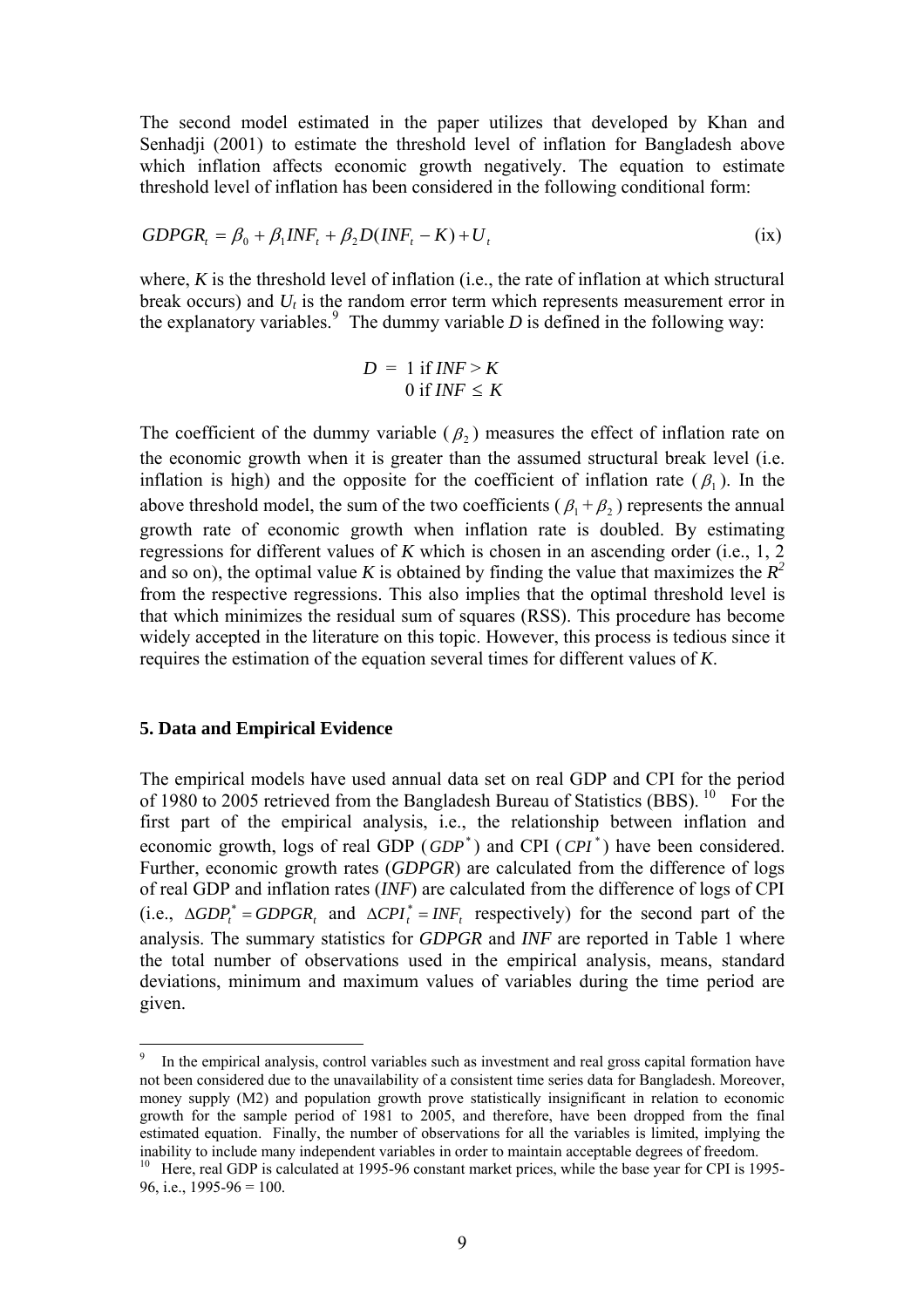| Variable     | <b>Observations</b> | Mean | Standard<br>Deviation | Minimum        | Maximum        |
|--------------|---------------------|------|-----------------------|----------------|----------------|
| <b>GDPGR</b> | 25                  | 447  | 111                   | 2.2<br>(1988)  | 6.3<br>(2004)  |
| INF          | 25                  | 7.25 | 4.03                  | 1.87<br>(2002) | 15.9<br>(1982) |

**Table 1: Summary Statistics of Inflation and Growth Rate (1981 – 2005)** 

In Table 2, results of the unit root tests on concerned variables have been reported. The tests for non-stationarity show that *GDPGR* is stationary based on DF, ADF, PP, and KPSS tests and in case of *INF*, DF, PP, and KPSS tests succeed although the ADF test fails. Since the PP and KPSS tests are preferable to ADF it can be concluded that *INF* is also stationary, I(0). Thus the findings of unit root tests suggest that both the variables *GDPGR* and *INF* are integrated of order zero. Further, Table 2 shows that both *GDP*<sup>\*</sup> and *CPI*<sup>\*</sup> are integrated of order one based on the DF, ADF, PP, and KPSS tests. Therefore, they are non stationary, I(1).

|              | DF               |               | ADF              |               | PP               |               | <b>KPSS</b>      |               | Decision |
|--------------|------------------|---------------|------------------|---------------|------------------|---------------|------------------|---------------|----------|
| Variables    | Without<br>trend | With<br>trend | Without<br>trend | With<br>trend | Without<br>trend | With<br>trend | Without<br>trend | With<br>trend |          |
| $CPI^*$      | I(1)             | I(1)          | I(0)             | I(1)          | I(0)             | I(1)          | I(1)             | I(1)          | I(1)     |
| $GDP^*$      | I(1)             | I(1)          | I(1)             | I(1)          | I(1)             | I(1)          | I(1)             | I(1)          | I(1)     |
| <b>GDPGR</b> | I(0)             | I(0)          | I(1)             | I(0)          | I(1)             | I(0)          | $I(0)$ ***       | I(0)          | I(0)     |
| <b>INF</b>   | I(0)             | I(0)          | $I(0)$ **        | I(1)          | $I(0)$ **        | I(0)          | $I(0)$ ***       | I(0)          | I(0)     |

**Table 2: Unit Root Tests with DF, ADF, PP, and KPSS** 

Notes: 1. \* means the series in log level, \*\*\* and \*\* means significant at 1-percent and 10 percent levels respectively.

- 2. Lag length for ADF tests have been decided on the basis of AIC.
- 3. Maximum Bandwidth for PP and KPSS tests have been decided on the basis of *Newey-West*  $(1994)$
- 4. All tests have been performed on the basis of 5-percent significance level using Econometric Views 4 Package.
- 5. The DF, ADF and PP tests are based on the null hypothesis of unit roots while the KPSS test assumes the null hypothesis of stationarity.

In Tables 3 and 4, the estimated results of the relationship between CPI<sup>\*</sup> and GDP<sup>\*</sup> have been reported. They show that there exists a long-run and strong inverse relationship between CPI and real GDP in Bangladesh which in turn implies a longrun *negative* relationship between inflation and economic growth for the country. The coefficients are statistically highly significant and negative for both regressions (ia) and (ib). Furthermore, Tables 3 and 4 illustrate that, on average, a 1-percent increase in CPI in Bangladesh leads to a decline in real GDP by 0.19 percent. On the other hand, on average, a 1-percent increase in the real GDP leads to a decline in CPI rate by 2.38 percent.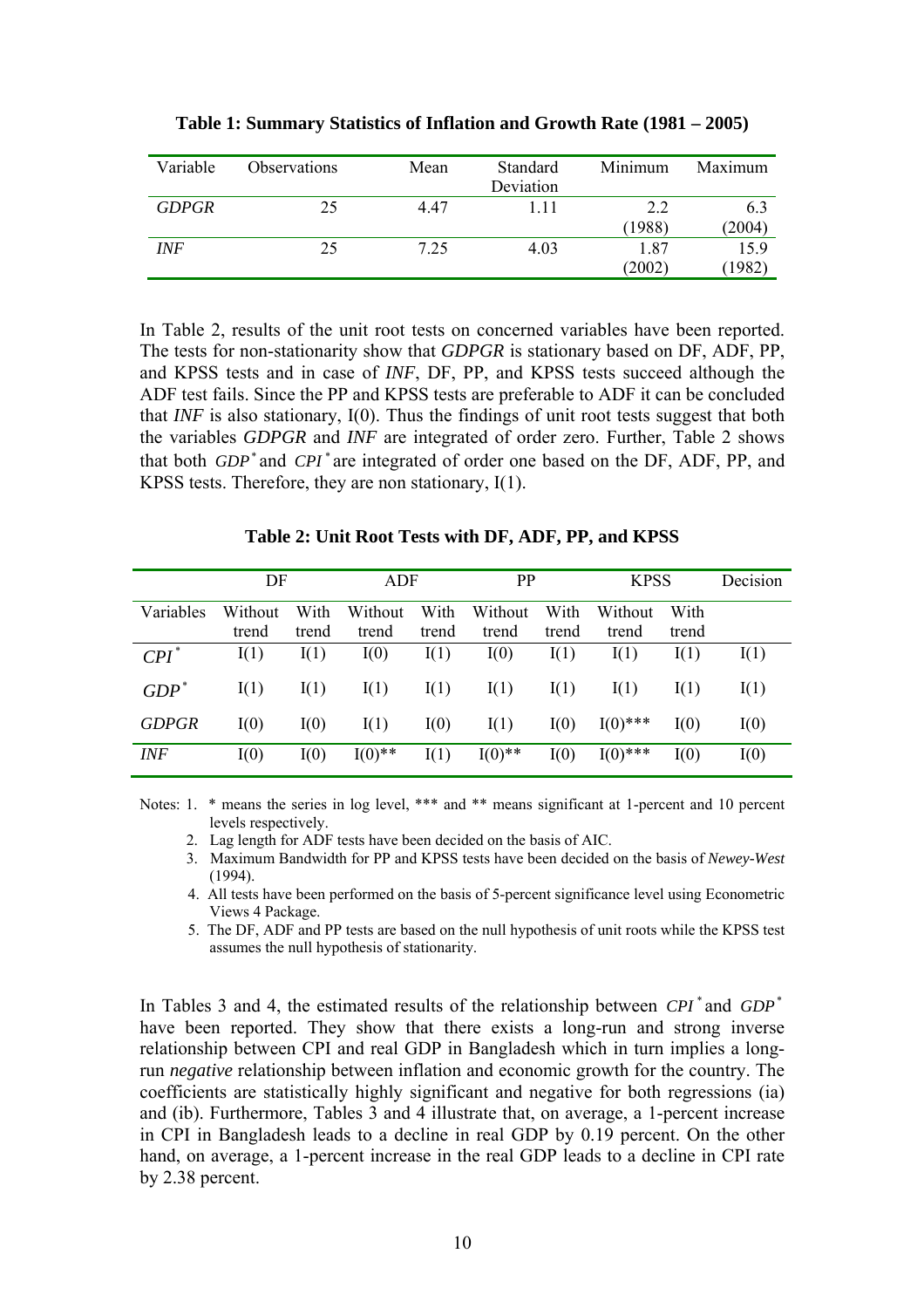| Method: OLS<br>Sample: 1980 to 2005 |         |                              |             |             |
|-------------------------------------|---------|------------------------------|-------------|-------------|
| Variable                            |         | Coefficient Standard Error   | t-statistic | Probability |
| Constant                            | 14.17   | 0.15                         | 92.38       | 0.00        |
| $\mathbb{C}PI^*$                    | $-0.19$ | 0.05                         | $-4.01$     | 0.00        |
| Time                                | 0.05    | 0.00                         | 16.02       | 0.00        |
|                                     |         |                              |             |             |
| R-squared                           |         | 0.99 Mean dependent variable |             | 14.11       |
| <b>Adjusted R-squared</b>           | 0.99    | S.D. dependent variable      |             | 0.27        |
| S.E. of Regression                  | 0.02    | AIC                          |             | $-4.81$     |
| Sum squared residual                | 0.01    | Schwarz criterion            |             | $-4.67$     |
| Log-likelihood                      | 58.37   | F-statistic                  |             | 1888.58     |
| Durbin-Watson statistic             | 0.24    | Probability (F-statistic)    |             | 0.00        |

Dependent Variable:  $GDP^*$ 

#### **Table 4: Estimation of the CPI Model (ib)**

Dependent Variable: CPI<sup>\*</sup> Method: OLS Sample: 1980 to 2005

| Variable                | Coefficient                  | <b>Standard Error</b>     | t-statistic | Probability |
|-------------------------|------------------------------|---------------------------|-------------|-------------|
| Constant                | 35.55                        | 8.05                      | 4.41        | 0.00        |
| $GDP^*$                 | $-2.38$                      | 0.59                      | $-4.01$     | 0.00        |
| Time                    | 0.16                         | 0.02                      | 6.89        | 0.00        |
|                         |                              |                           |             |             |
| R-squared               | 0.98 Mean dependent variable | 4.24                      |             |             |
| Adjusted R-squared      | 0.98                         | S.D. dependent variable   |             | 0.48        |
| S.E. of Regression      | 0.07                         | AIC                       |             | $-2.27$     |
| Sum squared residual    | 0.11                         | Schwarz criterion         |             | $-2.12$     |
| Log-likelihood          | 29.11                        | F-statistic               |             | 453.99      |
| Durbin-Watson statistic | 0.27                         | Probability (F-statistic) | 0.00        |             |

The findings of the estimated equations (ia) and (ib) are as follows: (a) there is a linear causation between CPI and real GDP in Bangladesh. The estimated coefficients are highly statistically significant and negative implying that both CPI and real GDP affect each other negatively, and (b) inflation is harmful for economic growth and economic growth helps to reduce inflation in the country.

Table 5 shows the DF, ADF, PP, and KPSS unit root tests for residuals of equations (ia) and (ib), i.e.,  $\varepsilon$ , and  $\mu$ . The results suggest that the residuals are integrated of order zero,  $I(0)$ . Therefore, it can be concluded that the two series,  $GDP^*$  and  $CPI^*$ ,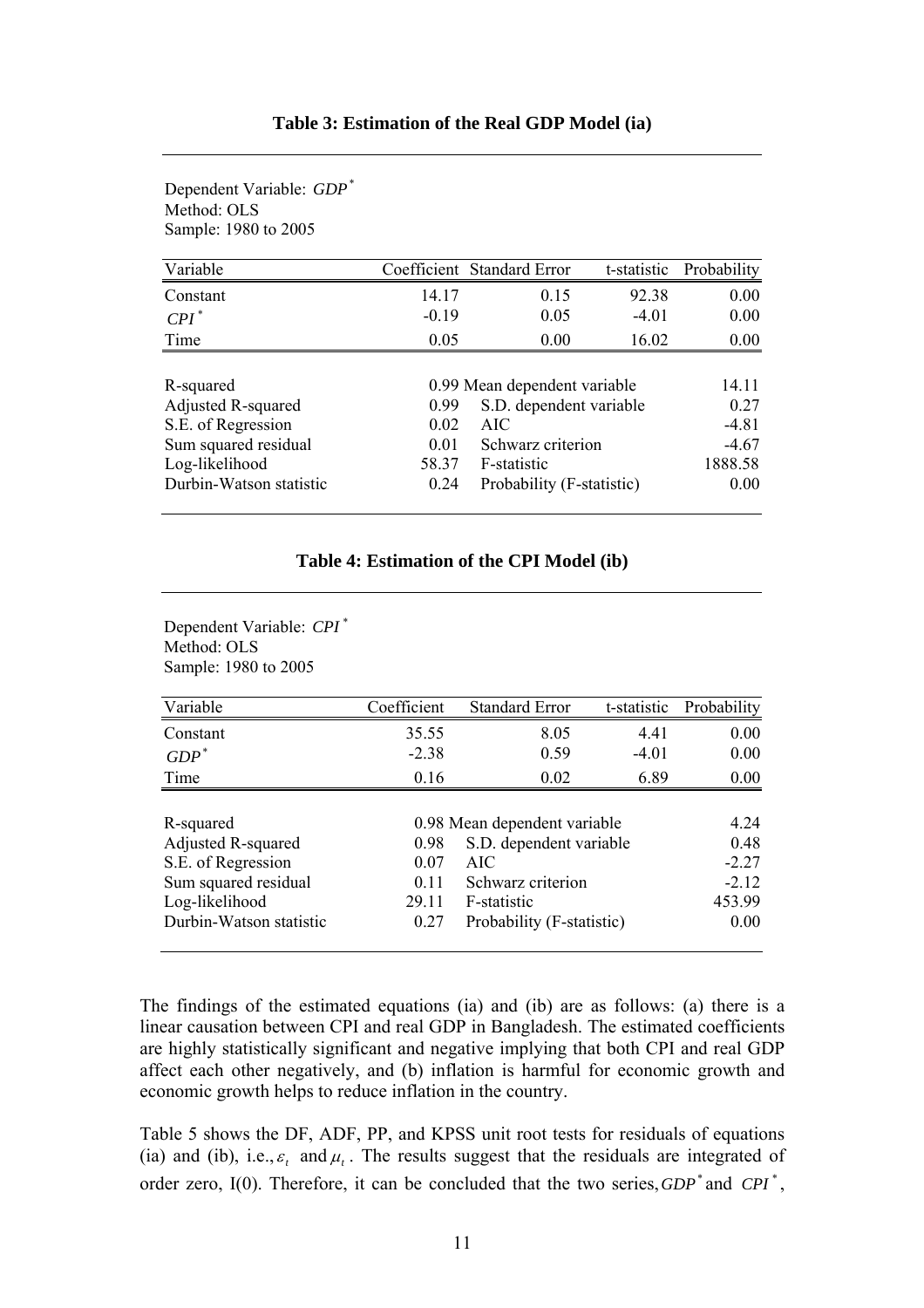are co-integrated and thus a valid and stable long-run relationship exits between them . Therefore, a stable long-run relationship between inflation and economic growth exists.

| Error term   | DF   | ADF  | PP   | <b>KPSS</b> | Decision |
|--------------|------|------|------|-------------|----------|
| ${\cal E}$ , | I(0) | I(0) | I(0) | I(0)        | I(0)     |
| $\mu$ .      | I(0) | I(0) |      | I(0)        | I(0)     |

**Table 5: Unit Root Tests for the Residuals of (ia) and (ib)** 

Notes: 1. Lag length for ADF tests have been decided on the basis of AIC.

 2. Maximum Bandwidth for PP and KPSS tests have been decided on the basis of *Newey-West* (1994).

 3. All tests have been performed on the basis of 5-percent significance level using Econometric Views 4 Package.

 4. The DF, ADF and PP tests are based on the null hypothesis of unit roots while the KPSS test assumes the null hypothesis of stationarity.

Moreover, the results for Johansen maximum likelihood test reported in Table 6 again confirm the rejection of the null hypothesis of no co-integration between *GDP*<sup>\*</sup> and . In particular, the computed *trace*, the *maximum eigen value* statistics and their \* *CPI* corresponding critical values indicate that the null hypothesis of no co-integration ( $r =$ 0) can be rejected under both of these tests at both 5-percent and 1-percent levels of significance. Both *maximum eigen value* and *trace* tests indicate one co-integrating equation at both 5-percent and 1-percent levels of significance. This again implies a long-run relationship between inflation and economic growth in Bangladesh.

**Table 6: Johansen Test for Co-integration** 

| Null              | Alternative       | Test              | 5-percent                | 1-percent             | Conclusion         |
|-------------------|-------------------|-------------------|--------------------------|-----------------------|--------------------|
| <b>Hypothesis</b> | <b>Hypothesis</b> | <b>Statistics</b> | <b>Critical Value</b>    | <b>Critical Value</b> |                    |
|                   |                   |                   | Maximum eigen value Test |                       |                    |
| $r = 0$           | $r = 1$           | 24.48             | 18.96                    | 23.65                 | One co-integrating |
| $r \leq 1$        | $r = 2$           | 9.55              | 12.25                    | 16.26                 | equation           |
|                   |                   |                   | Trace Test               |                       |                    |
| $r = 0$           | $r = 1$           | 34.03             | 25.32                    | 30.45                 | One co-integrating |
| $r \leq 1$        | $r = 2$           | 9.55              | 12.25                    | 16.26                 | equation           |

Note: The results reported in the above table are based on the assumptions of a constant and a linear trend in the data with optimal lag length 3. AIC and LR tests have been used to determine the optimal lag length that makes the residuals white noise.

The second stage of the *Engle-Granger* procedure comprises of the estimation of the ECM. Sargan (1984) uses the error correction mechanism and later it has been popularized by Engle and Granger who corrected that for disequilibrium. The ECM has several advantages: first, the ECM incorporates both the short-run and long-run effects assuming that the variables are co-integrated. The second one is that assuming co-integration; all the terms in the model are stationary so that standard regression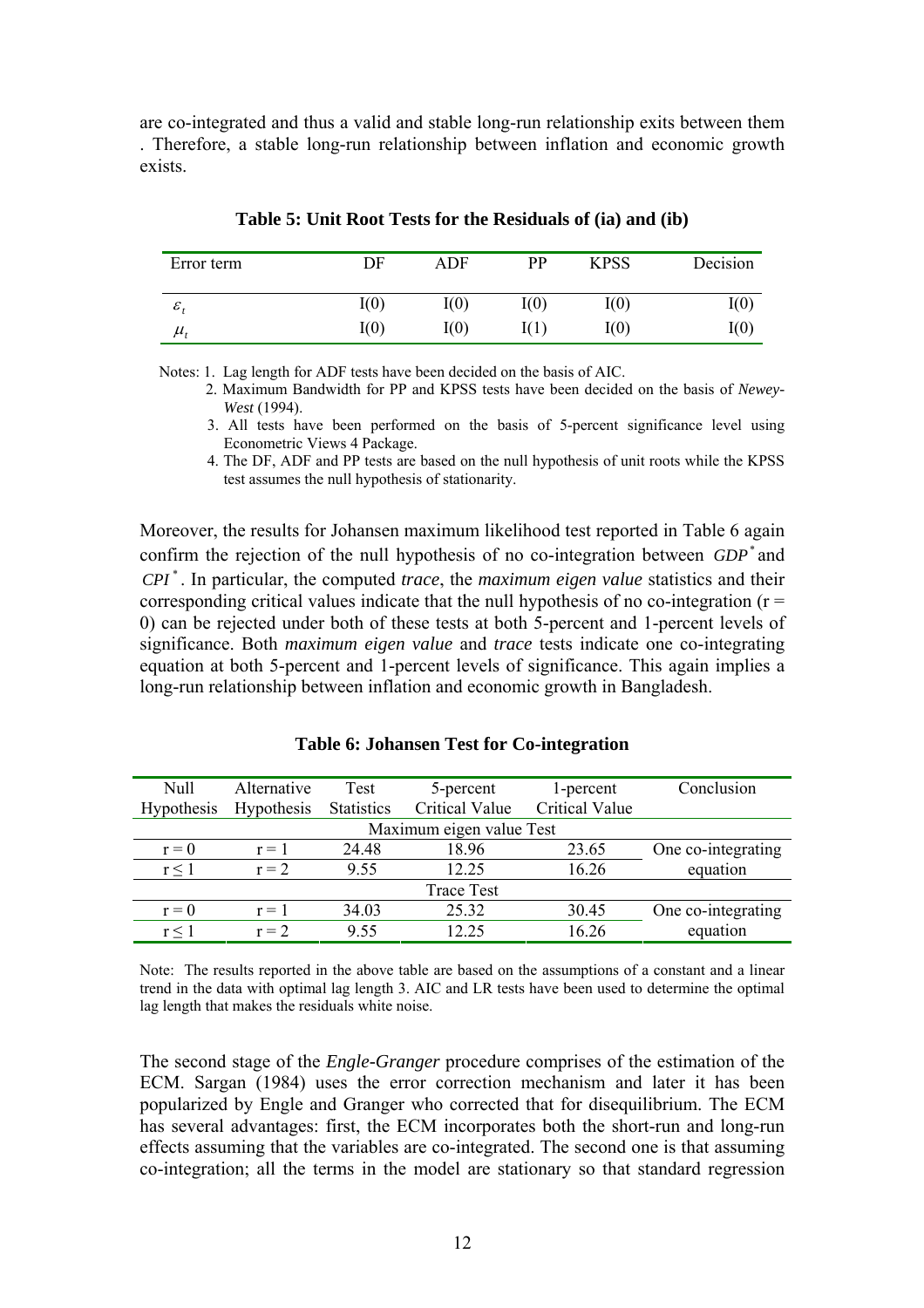techniques are valid (Harris, 1995). The estimated coefficients of the error correction term (long-run effects) and the lagged values of the two series (short-run effects) are presented in Table 7.

| Variables Equation           | $\triangle GDP_t^*$ | $\Delta {\cal CPI}_t^*$ |
|------------------------------|---------------------|-------------------------|
| Constant                     | $-0.01$             | 0.06                    |
|                              | $(-0.37)$           | (1.51)                  |
| EC term $(\text{lag} = 1)$   | $-0.23*$            | $-0.32*$                |
|                              | $(-3.14)$           | $(-2.11)$               |
|                              |                     | $-1.66**$               |
| $\triangle GDP_t^*$          |                     | $(-1.74)$               |
|                              | $0.49*$             | 0.64                    |
| $\triangle GDP_{t-1}^*$      | (3.34)              | (0.77)                  |
|                              |                     |                         |
| $\triangle GDP_{t-2}^*$      |                     |                         |
| $\triangle GDP_{t-3}^*$      | $0.52*$             |                         |
|                              | (3.18)              |                         |
| $\triangle$ CPI <sup>*</sup> |                     |                         |
| $\Delta CPI_{t-1}^*$         | $-0.07**$           | 0.32                    |
|                              | $(-1.76)$           | (1.67)                  |
|                              |                     | $0.42*$                 |
| $\Delta CPI_{t-2}^*$         |                     | (2.15)                  |
| $\triangle$ CPI $_{t=3}^*$   |                     |                         |
|                              |                     |                         |
| Adjusted R-squared           | 0.65                | 0.33                    |
| DW-statistic                 | 1.54                | 2.00                    |
| Serial Correlation           | 0.28                | 3.66                    |
| <b>Functional Form</b>       | 0.50                | 1.17                    |
| Normality                    | 0.77                | 0.10                    |
| Heteroscedasticity           | 1.23                | 1.53                    |
|                              |                     |                         |

**Table 7: The Error Correction Model** 

Notes: 1. Figures in parentheses are *t-statistics* and \* and \*\* indicates significant at 5percent and 10 percent levels respectively comparing critical *t-statistics* from standard t-tables.

 2. For diagnostics, Godfrey's (1978a, 1978b) LM test for serial correlation, Ramsey's (1969, 1970) RESET test for functional form, White's (1980) general heteroscedasticity test for heteroscedasticity and for normality, Jarque-Bera (1980) and Bera-Jarque (1981) tests have been performed.

The empirical results show the existence of short-run and long-run relationships between CPI and real GDP in Bangladesh. This also implies short-run and long-run relationships between inflation and economic growth in the country. The estimated coefficients of the error correction terms ( $\theta_1, \theta_2$ ) are significant at 5-percent level from CPI to real GDP and vice versa with appropriate (i.e., negative) signs. That means that in the long-run if the two series are out of equilibrium, real GDP will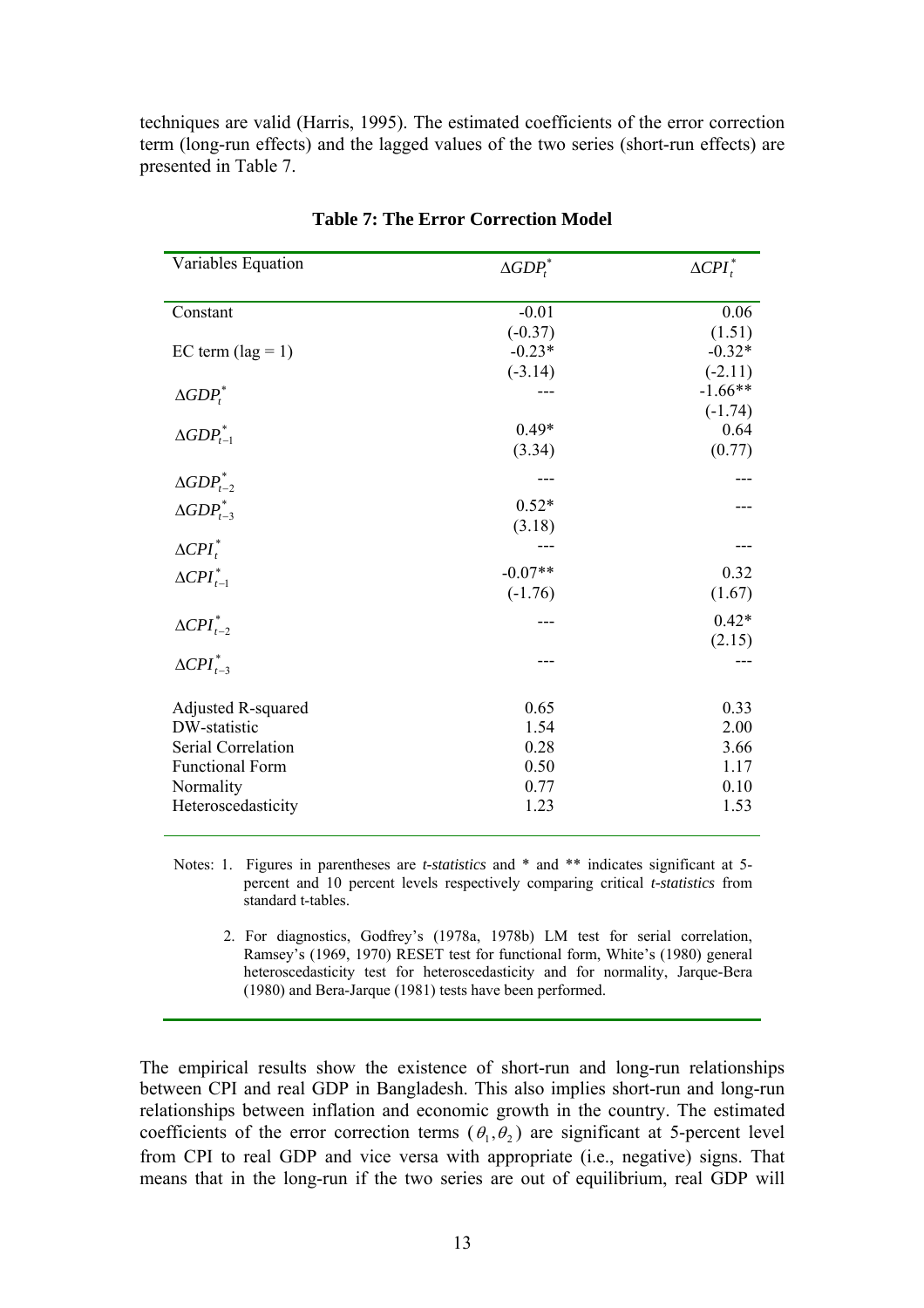adjust to reduce the equilibrium error and vice versa. In other words, it shows that 23 percent (error correction term -0.23) of the deviation of the real GDP from its long run equilibrium level is corrected each year. On the other hand, 32 percent (error correction term -0.32) of the deviation of the CPI from its long-run equilibrium level is corrected each year. The estimated results in the ECM also show that short-run changes in CPI affect real GDP negatively, and vice versa. Therefore, inflation rates affect economic growth rates negatively, and vice versa.

By using ordinary least squares (OLS), Table 8 gives the exact value of the threshold inflation level and also shows the impact of that inflation level on economic growth by estimating equation (vi). The estimated value of  $R^2$  is taken into consideration by estimating equation (vi) for the threshold level of inflation considering  $K = 1$  to  $K =$ 11. However, considering the value of  $R^2$ , the estimated results have been reported in the Table 7 for *K* values ranging from 4-percent to 8-percent. For the period between 1981 and 2005, a significant and consistent result can be found if only inflation, lagged by three periods, (i.e.,  $\log = 3$ ) is considered to estimate the exact threshold level of inflation. Therefore inflation is kept at lag three in the estimate. As reviewed in the previous section, in this approach, the threshold level is one that maximizes the value of  $R^2$ .

| K         | Variable   | Coefficient | Standard | t-statistic | Probability | R-squared |
|-----------|------------|-------------|----------|-------------|-------------|-----------|
|           |            |             | Error    |             |             |           |
| 4-percent | <b>INF</b> | $-0.12$     | 0.05     | $-2.35$     | 0.03        | 0.32      |
|           | $D(INF-K)$ | $-0.61$     | 0.42     | $-1.44$     | 0.16        |           |
|           | C          | 5.74        | 0.48     | 11.99       | 0.00        |           |
| 5-percent | INF        | $-0.12$     | 0.05     | $-2.43$     | 0.02        | 0.34      |
|           | $D(INF-K)$ | $-0.69$     | 0.40     | $-1.71$     | 0.10        |           |
|           |            | 5.77        | 0.46     | 12.54       | 0.00        |           |
| 6-percent | INF        | $-0.09$     | 0.05     | $-1.97$     | 0.07        | 0.43      |
|           | $D(INF-K)$ | $-0.93$     | 0.38     | $-2.46$     | 0.02        |           |
|           | C          | 5.64        | 0.39     | 14.53       | 0.00        |           |
| 7-percent | INF        | $-0.12$     | 0.05     | $-2.46$     | 0.02        | 0.40      |
|           | $D(INF-K)$ | $-0.90$     | 0.39     | $-2.28$     | 0.03        |           |
|           |            | 5.61        | 0.39     | 14.26       | 0.00        |           |
| 8-percent | <b>INF</b> | $-0.10$     | 0.05     | $-2.00$     | 0.06        | 0.34      |
|           | $D(INF-K)$ | $-0.87$     | 0.52     | $-1.68$     | 0.10        |           |
|           |            | 5.38        | 0.40     | 13.40       | 0.00        |           |

**Table 8: Economic Growth Model with the Structural Break Term Dependent Variable:** *GDPGR* 

From the estimated results, it is observable that at low threshold inflation levels (*K*< 6) there is a statistically insignificant relationship (at 5-percent level) between the dummy of threshold level of inflation and economic growth. As *K* increases starting from 6-percent, a statistically significant relationship (at 5-percent level) is observed between economic growth and the dummy of threshold level of inflation which continues up to 7-percent inflation rate. However, in the estimation process, the threshold level of inflation is observed at 6-percent level where the value of  $R^2$  is maximized i.e. RSS is minimized. While inflation below this threshold level has no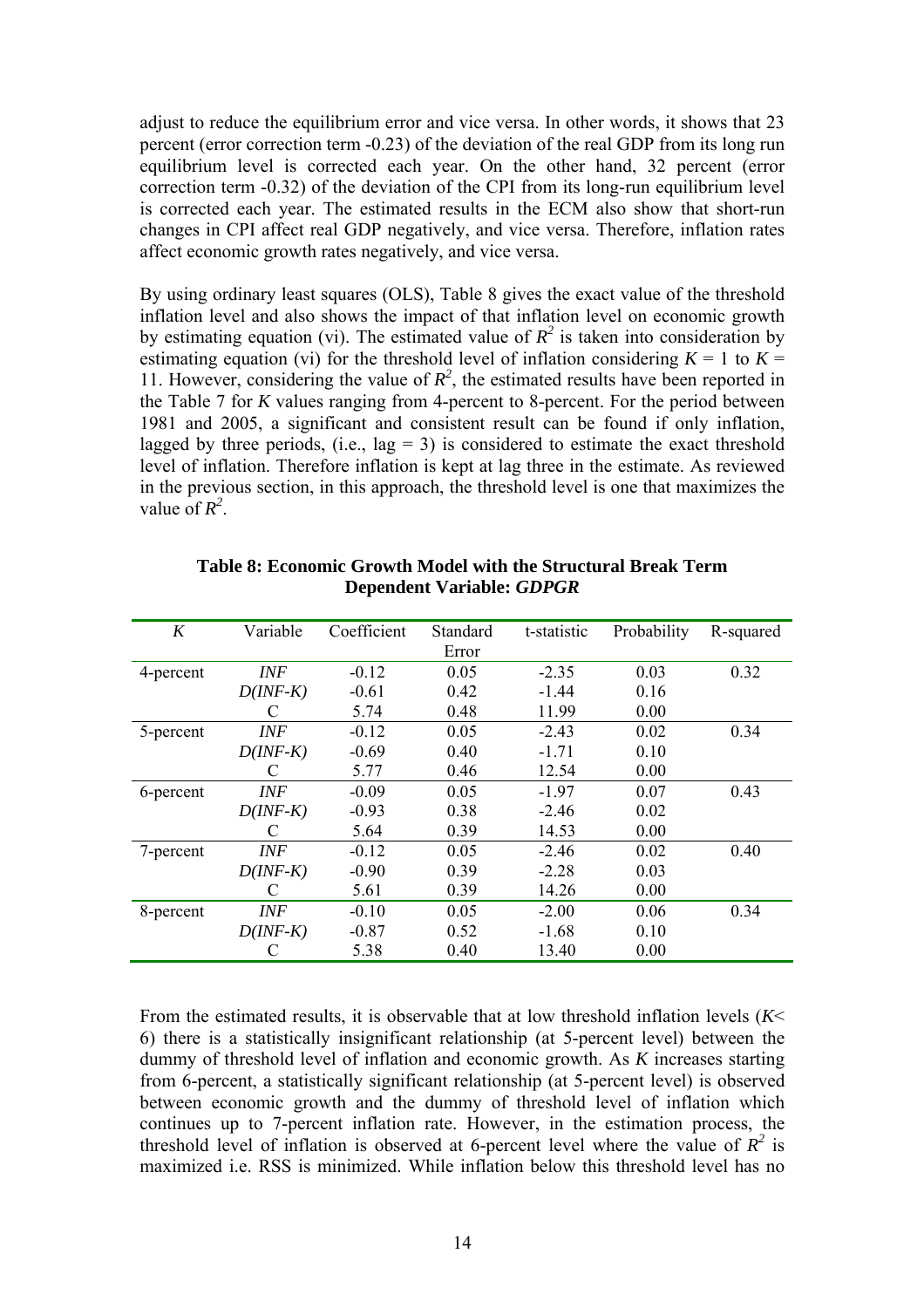significant effect on economic growth (i.e., statistically insignificant at 5-percent level), inflation rates above it has a significant negative effect on economic growth. Therefore, the empirical analysis suggests that if inflation rate is above 6-percent, then the economic growth performance of Bangladesh might experience a jeopardized situation.

### **6. Conclusion**

This paper empirically explores the present relationship between inflation and economic growth in the context of Bangladesh. An assessment of the empirical evidence has been acquired through the co-integration and error correction models. Further, the paper explores an interesting policy issue of what is the threshold level of inflation for the economy. The empirical evidence demonstrates that there exists a statistically significant long-run *negative* relationship between inflation and economic growth for the country as indicated by a statistically significant long-run *negative*  relationship between CPI and real GDP. This result is more or less consistent with the predictions of Mallik and Chowdhury (2001). Particularly, they have mentioned that Bangladesh was already on the turning point (i.e., from positive to negative) of inflation-economic growth relationship in the late 1990s. In addition, the estimated threshold model suggests 6-percent threshold level (i.e., structural break point) of inflation above which inflation adversely affects economic growth.

These results have important policy implications for both domestic policy makers and the development partners. First, taking into consideration that the inflation rate is not indexed in the wages and salaries, inflation will lead to a decrease in the purchasing power and an increase in the cost of living. Second, given that the country frequently has to balance the credit requirements by the private and public sector against both inflationary and balance of payments pressures, it is not always possible for the monetary authority to increase (or adjust) the nominal interest rate above the expected (or actual) inflation rate through contractionary monetary policy.<sup>[11](#page-17-0)</sup> In this regard, the monetary authority can think of an alternative way by working on the expectations channel to reduce inflation. This requires credibility of the monetary authority in following through its monetary program as communicated in advance to the stakeholders.

Some caveats are in order. For example, in the context of Bangladesh, the empirical results provided in this paper do not address the following important issues:

1. It does not estimate how the economic growth rate will behave as the rate of inflation rises, but remaining contained within the threshold level.

$$
x_{t} = E_{t}x_{t+1} - \frac{1}{\sigma} \left[i_{t} - E_{t}\pi_{t+1}\right] + u_{t}
$$

$$
\pi_{t} = \beta E_{t}\pi_{t+1} + \kappa x_{t} + e_{t}
$$

where,  $x_t$  = output gap,  $\pi$ , = inflation rate, and  $i_t$  = nominal interest rate.

<span id="page-17-0"></span> $\overline{a}$  $11$  The New Keynesian model suggests that to reduce inflation, the Central Bank should lean against the wind. That is, to increase the nominal interest rate above the expected (or actual) inflation rate through the contractionary monetary policy. The model is basically summarized by the following two equations: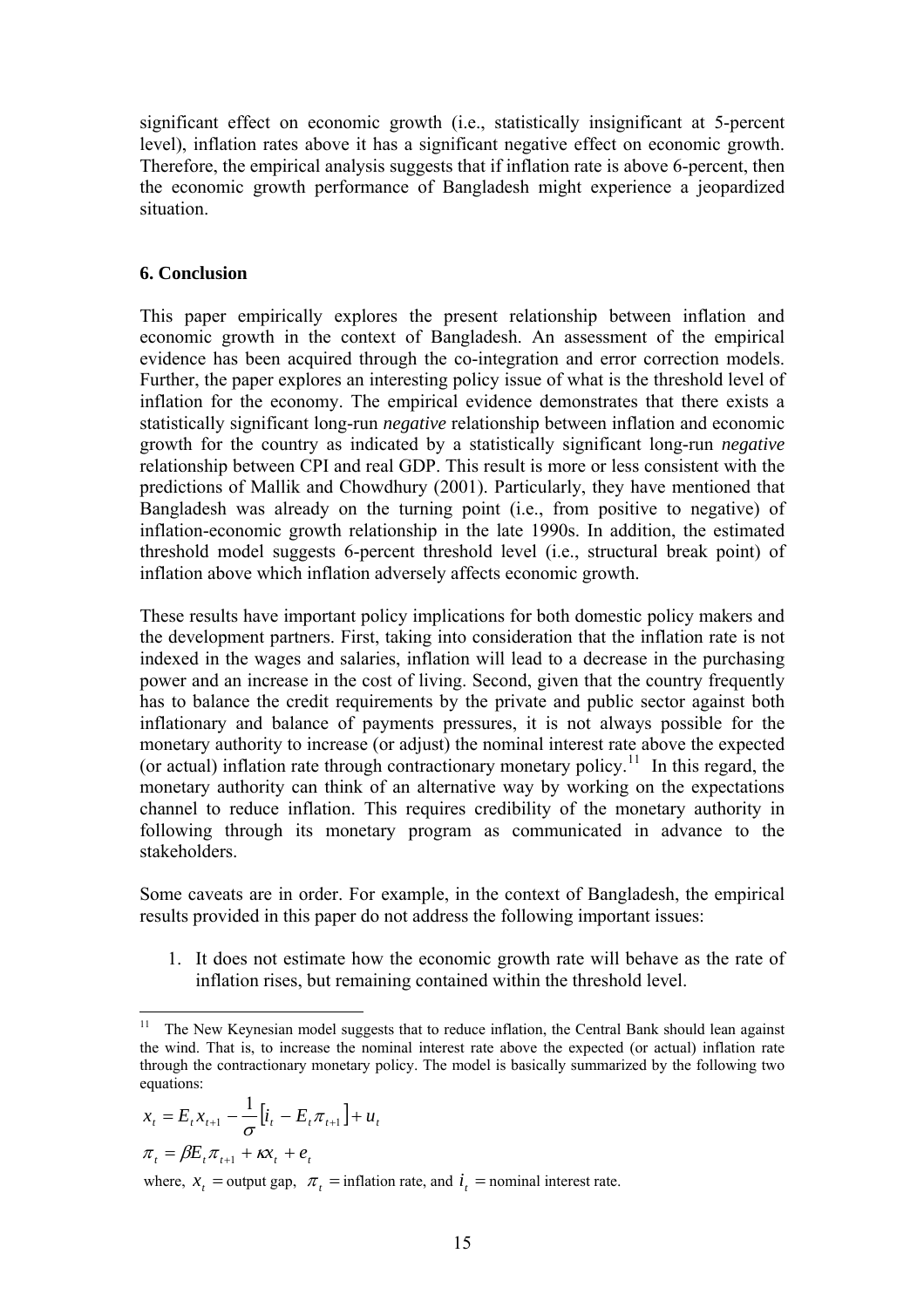- 2. Does higher inflation lead to greater inflation uncertainty? In particular, what is the relationship between inflation and inflation uncertainty?
- 3. Whether inflation uncertainty adversely affects economic growth.
- 4. What are the determinants of high inflationary pressure?

Future research should extend in the above directions in order to derive firm policy relevant conclusions.

#### **References**

Akhtaruzzaman, Md. "Inflation in the Open Economy: An Application of the Error Correction Approach to the Recent Experience in Bangladesh," Working Paper Series, WP 0602 (2005), Policy Analysis Unit (PAU), Research Department, Bangladesh Bank.

Bangladesh Bureau of Statistics. National Accounts Statistics of Bangladesh (Revised Estimates, 1989-90 to 1998-99), Strengthening National Accounts and Poverty Monitoring Project (SNAPMP), National Accounting Wing (NAW), BBS, Ministry of Planning: Statistics Division (2000).

\_\_\_\_\_\_\_\_\_\_\_\_\_\_\_\_\_\_\_\_\_\_\_\_\_. National Accounts Statistics (Gross Domestic Product, 2000- 2001), NAW, BBS, Ministry of Planning: Statistics Division (2001).

\_\_\_\_\_\_\_\_\_\_\_\_\_\_\_\_\_\_\_\_\_\_\_\_\_. National Accounts Statistics (Provisional Estimates of GDP, 2004-05 and Final Estimates of GDP, 2003-04), SNAPMP, NAW, BBS, Ministry of Planning: Planning Division (2005).

Barro, R. J. "Inflation and Economic Growth," National Bureau of Economic Research (NBER) Working Paper No. 5326 (October 1995).

Bera, A. K. and C. M. Jarque. "An Efficient Large-Sample Test for Normality of Observations and Regression Residuals," Australian National University Working Papers in Econometrics, Vol. 40 (1981), Canberra.

Bhattacharaya, D. "Bangladesh Economy: Macroeconomic Performance," mimeo, Centre for Policy Dialogue, Dhaka (2004). Available at [www.cpd-bangladesh.org](http://www.cpd-bangladesh.org/) (access date: 1, December 2005).

Bruno, M. and W. Easterly. "Inflation Crises and Long-Run Growth," World Bank Policy Research Working Paper No. 1517 (1995).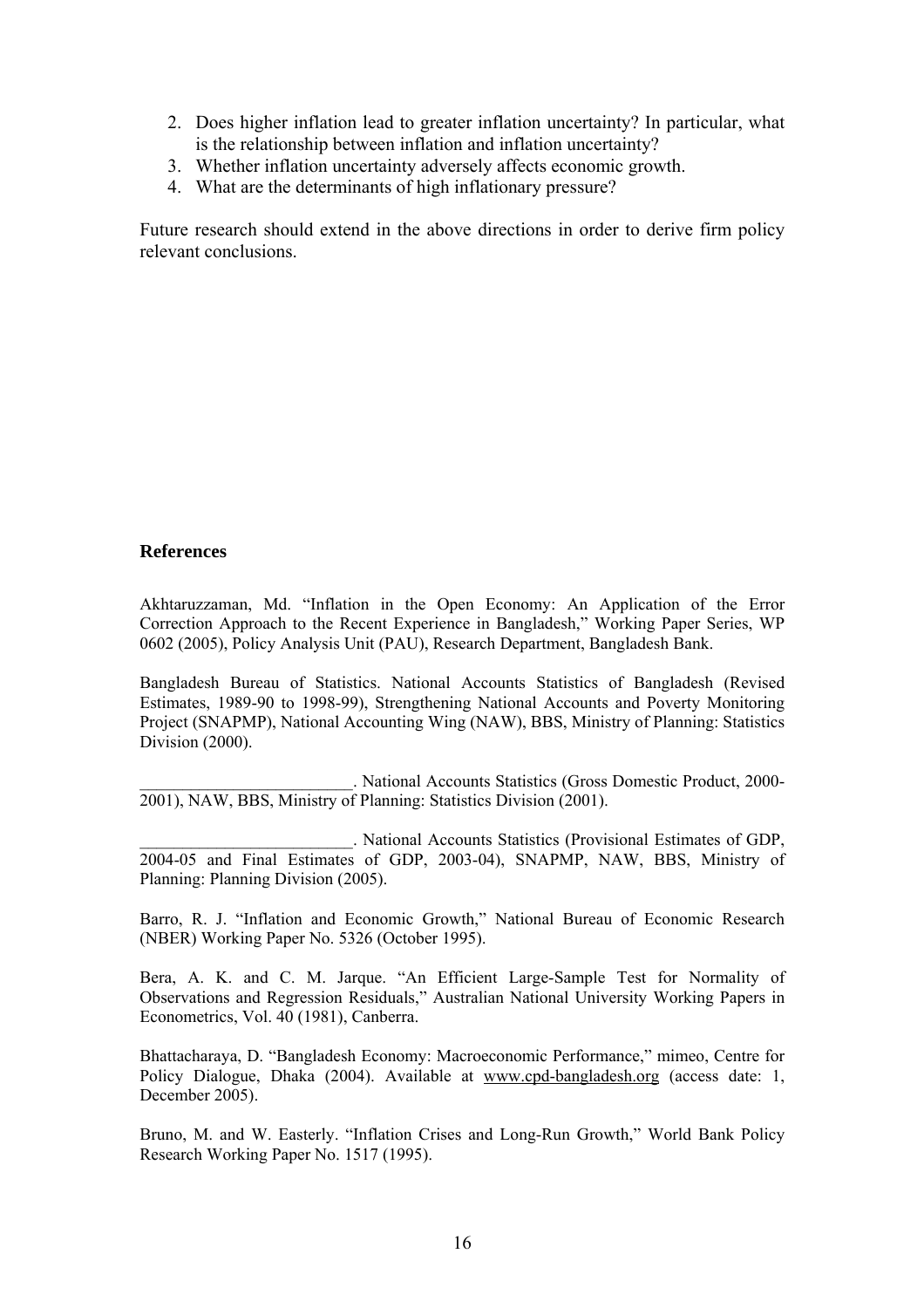Culver, E. S. and H. D. Papell. "Pitfalls and Opportunities: What Macroeconomics Should Know about Unit Roots," in O. J. Blanchard and S. Fischer, eds., *NBER Macroeconomics Annual 1991*, Cambridge: MIT Press (1997).

Dickey, D. A. and W. A. Fuller. "Distribution of the Estimators for Autoregressive Time Series with a Unit Root," *Journal of the American Statistical Association*, Vol. 74 (1979), pp. 427-431.

\_\_\_\_\_\_\_\_\_\_\_\_\_. "Likelihood Ratio Statistics for Autoregressive Time Series with a Unit Root," *Econometrica*, Vol. 49 (1981), pp. 1057-1072.

Engle, R. F. and C. W. J. Granger. "Co-integration and Error Correction: Representation, Estimation and Testing," *Econometrica*, Vol. 55 (1987), pp. 1-87.

Engle, R. F. and B. S. Yoo. "Co-integrated Economic Time Series: An Overview with New Results," in R. F. Engle and C. W. J. Granger, eds., *Long-Run Economic Relationships*, Oxford: Oxford University Press (1991), pp. 237-266.

Faria, J. R. and F. G. Carneiro. "Does High Inflation Affect Growth in the Long and Shortrun?," *Journal of Applied Economics*, Vol. IV, No. 1 (2001), pp. 89-105.

Fischer, S. and F. Modigliani. "Towards and Understanding of the Real Effects and Costs of Inflation," *Weltwirtschaftliches Archiv*, 114 (1978), pp. 810-833.

Godfrey, L. G. (a). "Testing Against General Autoregressive and Moving Average Error Models When the Regressors Include Lagged Dependent Variables," *Econometrica,* Vol. 46 (1978), pp. 1293-1301.

\_\_\_\_\_\_\_\_\_\_\_\_\_\_ (b). "Testing for Higher Order Serial Correlation in Regression Equations When the Regressors Include Lagged Dependent Variables," *Econometrica,* Vol. 46 (1978), pp.1303-1310.

Gregorio, Jose de. "Inflation, Growth, and Central Banks: Theory and Evidence," World Bank Policy Research Working Paper 1575, Policy Research Department, Macroeconomics and Growth Division (February 1996).

Greene, W. H. *Econometric Analysis*. 5<sup>th</sup> ed. New Jersey: Prentice-Hall (2003).

629.

Harris, R. I. D. *Using Co-integration Analysis in Econometric Modeling*, London: Prentice Hall, Harvester Wheatsheaf (1995).

Hendry, D. F. "Productive Failure Econometric Modelling in Macroeconomics: The Transmission Demand for Money," in *Economic Modeling: Current Issues and Problems in Macroeconomic Modeling in the UK and the USA, (ed.),* London: P. Ormerod (1979).

\_\_\_\_\_\_\_\_\_\_\_\_\_\_ *. Dynamic Econometrics*, London: Oxford University Press (1995), pp. 577-

Jarque, C. M. and A. K. Bera. "Efficient Tests for Normality, Homoscedasticity and Serial Independence of Regression Residuals," *Economics Letters,* Vol. 6 (1980), pp. 255-259.

Johansen, S. "Statistical Analysis of Co-integration Vectors," *Journal of Economic Dynamics and Control*, Vol. 12 (1988), pp. 231-254.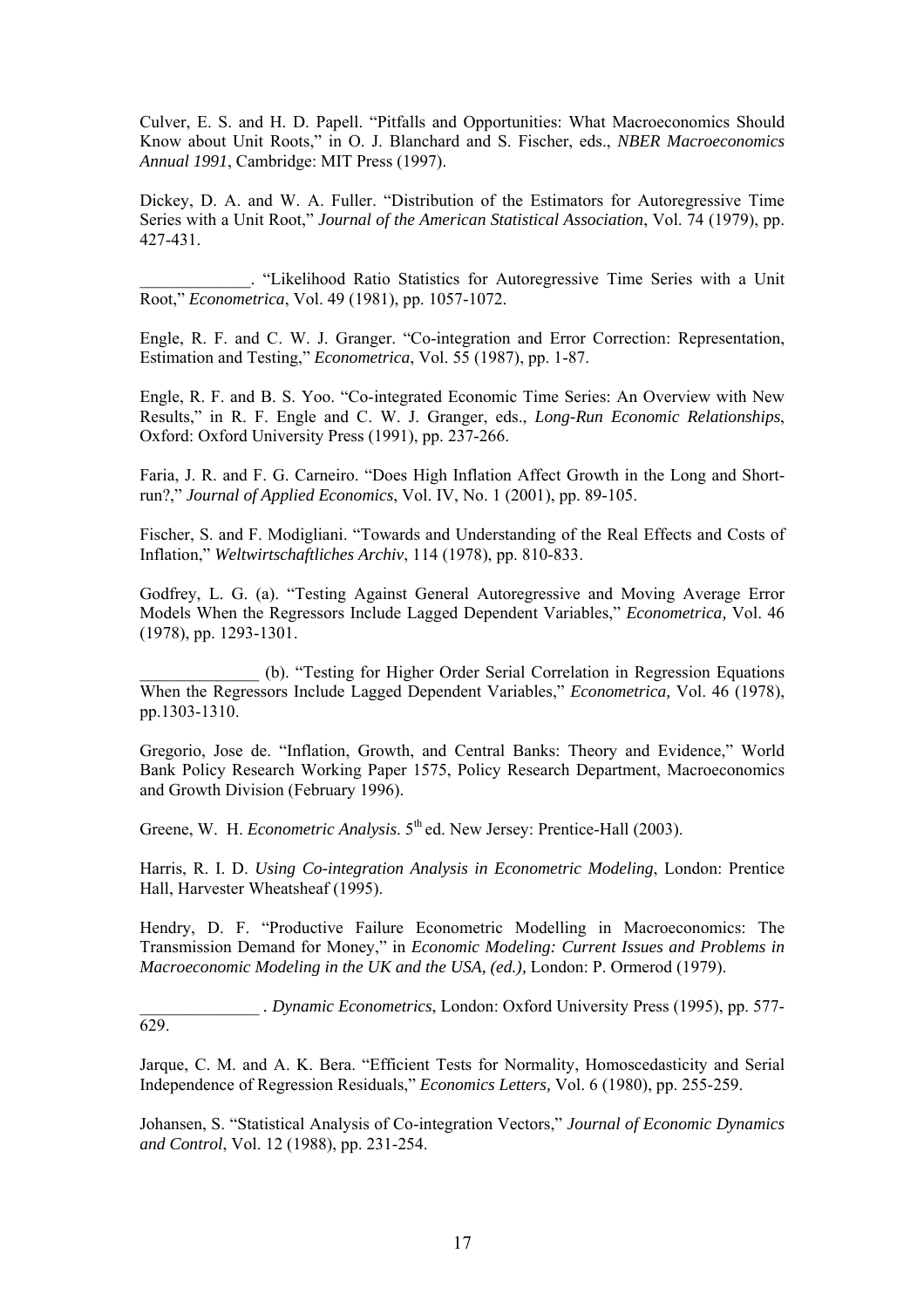Johansen, S. and K. Juselius. "Maximum Likelihood Estimation and Inference on Cointegration with the Application to the Demand for Money," *Oxford Bulletin of Economics and Statistics*, Vol. 52 (1990), pp. 169-210.

Kwiatkowski, D., P. Phillips, P. Schmidt and Y. Shin. "Testing the Null Hypothesis of Stationarity Against the Alternative of a Unit Root," *Journal of Econometrics*, Vol. 54 (1992), pp. 159-178.

Khan, M. S. and A. S. Senhadji. "Threshold Effects in the Relationship between Inflation and Growth," IMF *Staff Papers*, Vol. 48, No. 1 (2001).

MacKinnon, J. "Critical Values for Co-integration Tests," In R. F. Engel and C. W. J. Granger, eds., *Long Run Economic Relationships: Readings in Co-integration,* Oxford: Oxford University Press (1991).

Mahmud, W. *Growth or Stagnation?: A Review of Bangladesh's Development 1996*, Macroeconomic Update, Centre for Policy Dialogue, Dhaka: University Press Limited (1997).

Malla, S. "Inflation and Economic Growth: Evidence from a Growth Equation," mimeo, Department of Economics, University of Hawai'I at Monoa, Honolulu (1997). Available at www.hawaii.edu/~malla (access date: 25, November 2005).

Mallik, G. and A. Chowdhury. "Inflation and Economic Growth: Evidence from South Asian Countries," *Asian Pacific Development Journal*, Vol. 8, No.1. (2001), pp. 123-135.

Mubarik, Y. A. "Inflation and Growth: An Estimate of the Threshold Level of Inflation in Pakistan," *State Bank of Pakistan – Research Bulletin*, Vol.1, No. 1-2 (2005), pp. 35-44.

Mundell, R. "Growth, Stability and Inflationary Finance," *Journal of Political Economy*, 73 (1965), pp. 97-109.

Newey, W. and K. West. "Automatic Lag Selection in Covariance Matrix Estimation," *Review of Economic Studies,* Vol. 61 (1994), pp. 631-653.

Patterson, K. *An Introduction to Applied Econometrics: A Time Series Approach*. New York: Palgrave (2002).

Phillips, P. C. B. and P. Perron. "Testing for a Unit Root in Time Series Regression," *Biometrika,* Vol. 32 (1998), pp. 301-318.

Ramsey, J. B. "Test for Specification Errors in Classical Linear Least Square Regression Analysis," *Journal of the Royal Statistical Society B* (1969), pp. 350-371.

\_\_\_\_\_\_\_\_\_\_. "Models, Specification Error and Inference: A Discussion of Some Problems in Econometric Methodology," *Bulletin of the Oxford Institute of Economics and Statistics,* Vol. 32 (1970), pp. 301-318.

Sarel, M. "Nonlinear Effects of Inflation on Economic Growth," IMF Working Paper WP/95/56, Washington (May 1995).

Sragan, J. D. "Wages and Prices in the United Kingdom: A Study in Economic Methodology," Originally published in 1964 and reproduced in K. F. Wallis and D. F. Hendry, eds., *Quantative Economics and Econometric Analysis,* Oxford: Basil Blakewell (1984).